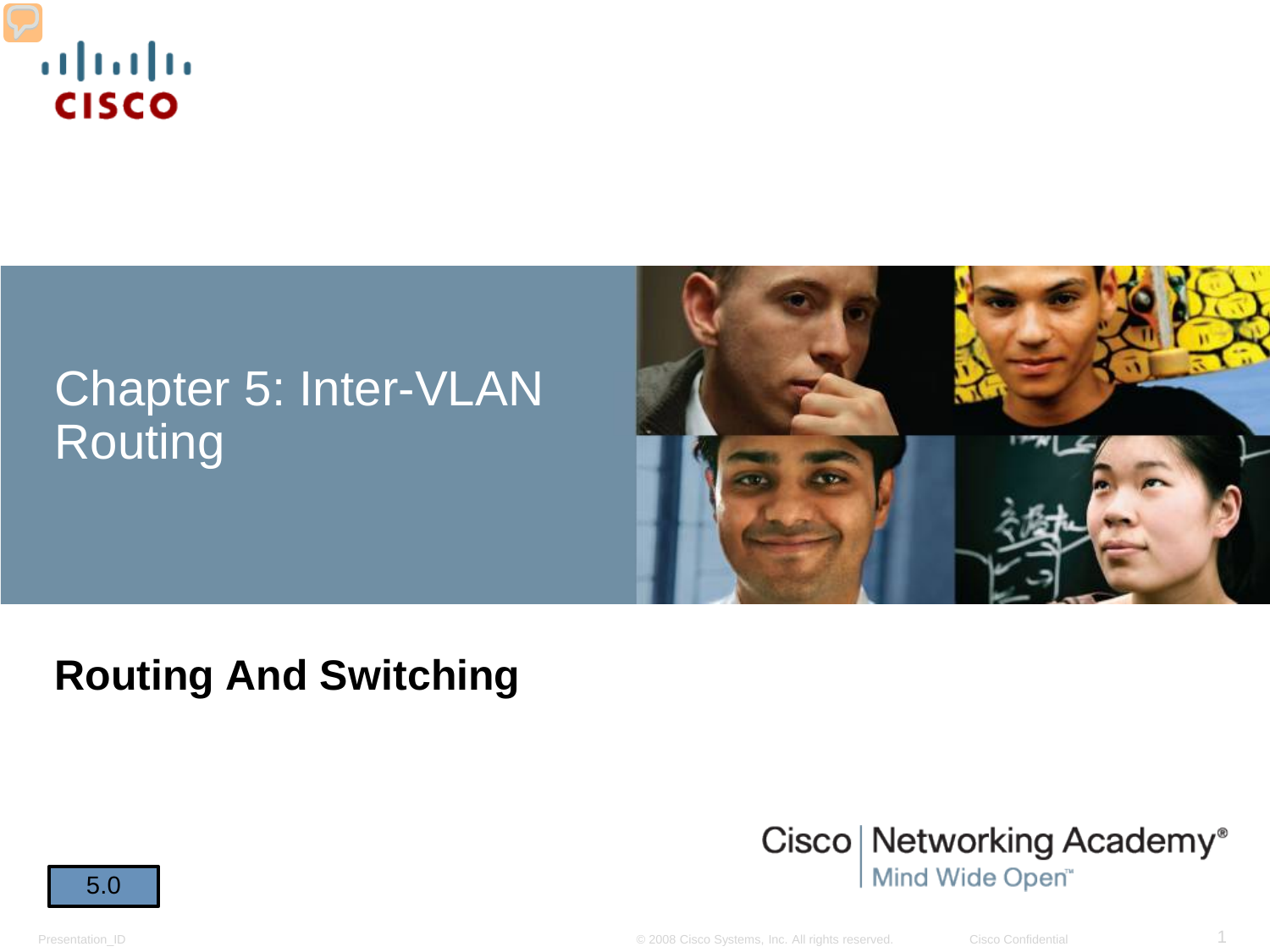



## **Chapter 5**

- 5.1 Inter-VLAN Routing Configuration
- 5.2 Troubleshooting Inter-VLAN Routing
- 5.3 Layer 3 Switching
- 5.4 Summary

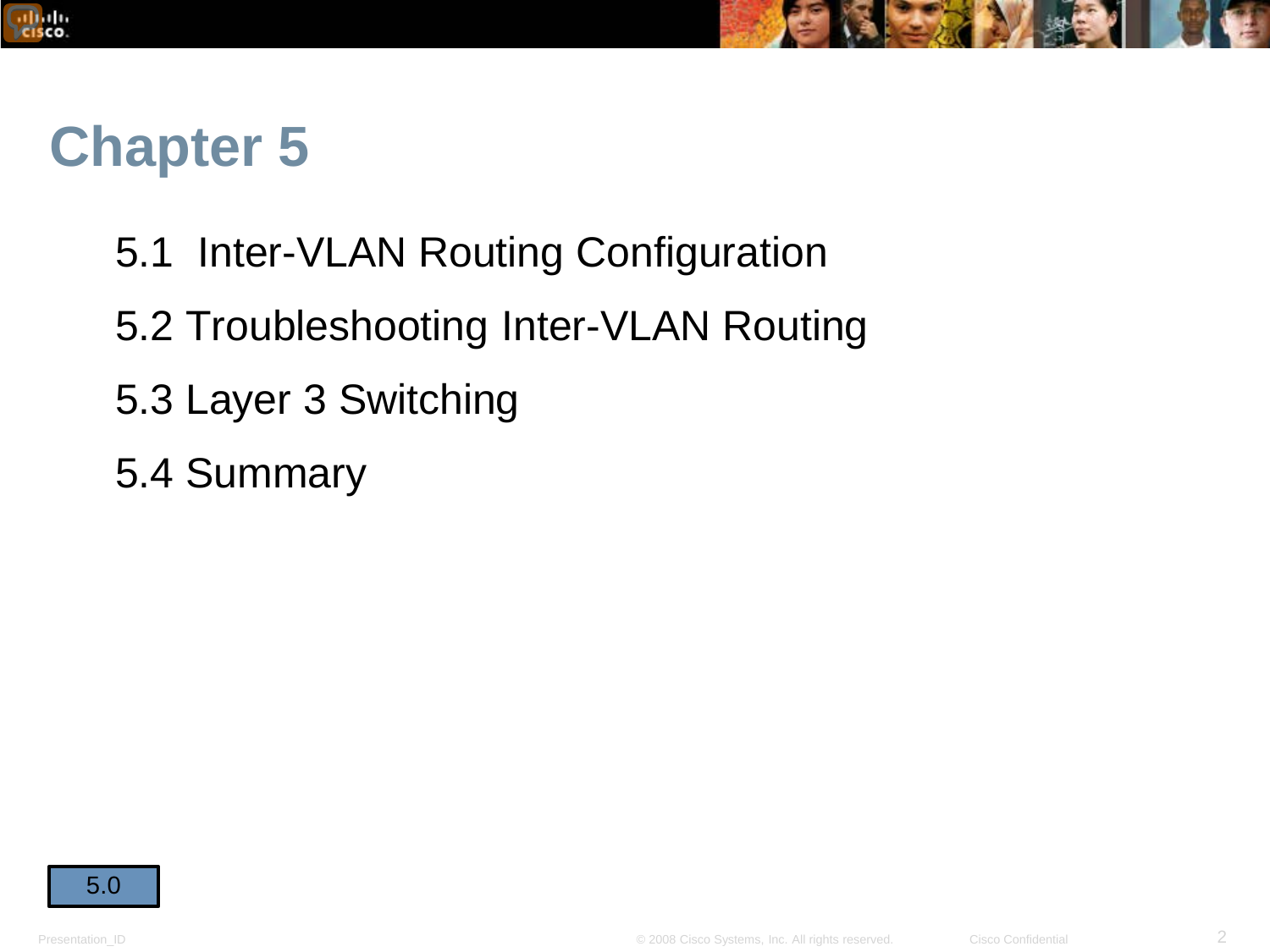# **Chapter 5: Objectives**

- Describe the three primary options for enabling inter-VLAN routing
- Configure legacy inter-VLAN routing
- Configure router-on-a-stick inter-VLAN routing
- **Troubleshoot common inter-VLAN configuration issues**
- Troubleshoot common IP addressing issues in an inter-VLAN routed environment
- Configure inter-VLAN routing using Layer 3 switching
- Troubleshoot inter-VLAN routing in a Layer 3 switched environment



altala. cisco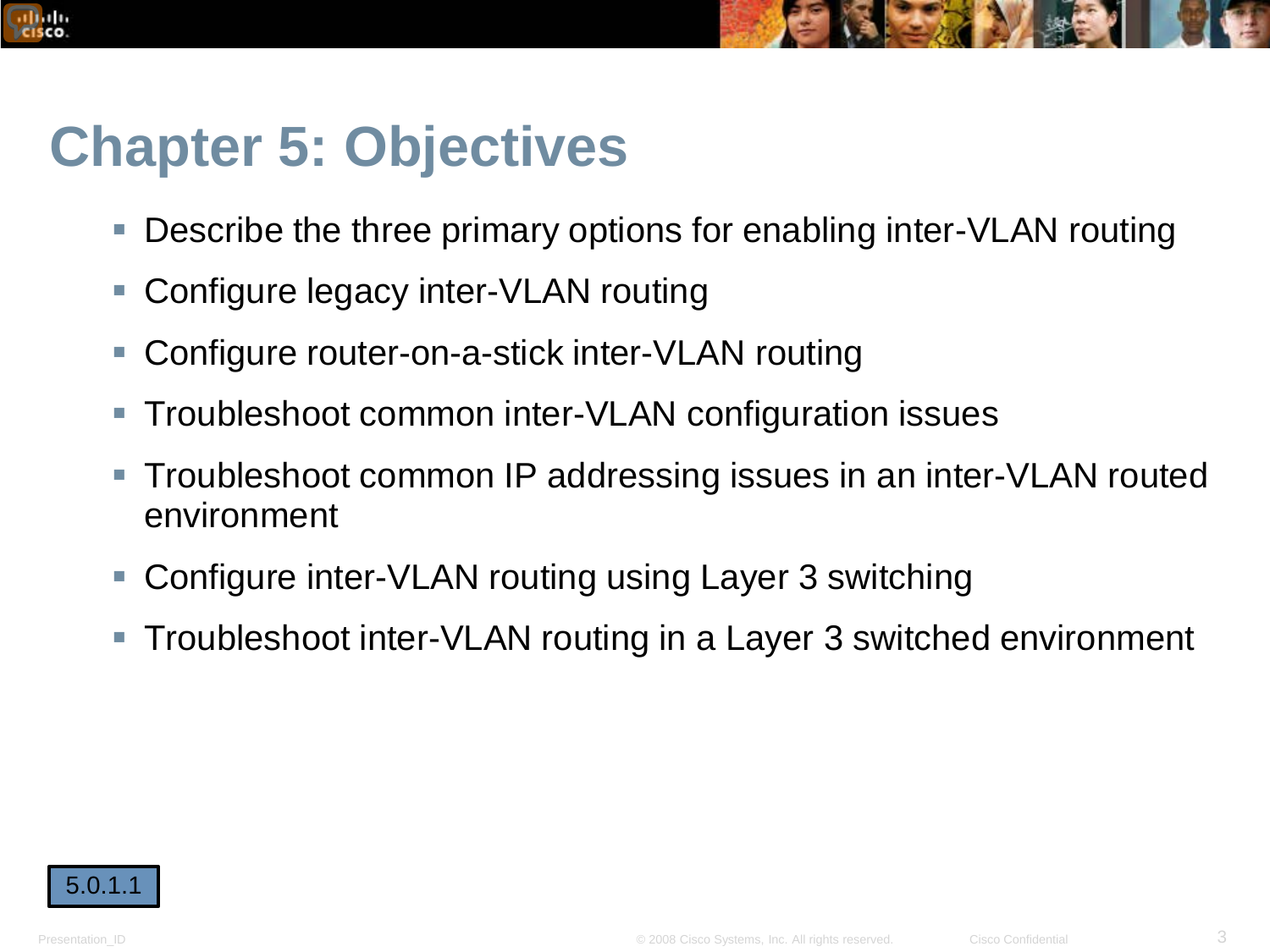#### **Inter-VLAN Routing Operation What is Inter-VLAN Routing?**

- **Layer 2 switches can't forward traffic between VLANs** without the assistance of a router
- **Inter-VLAN routing is a process for forwarding network** traffic from one VLAN to another using a router



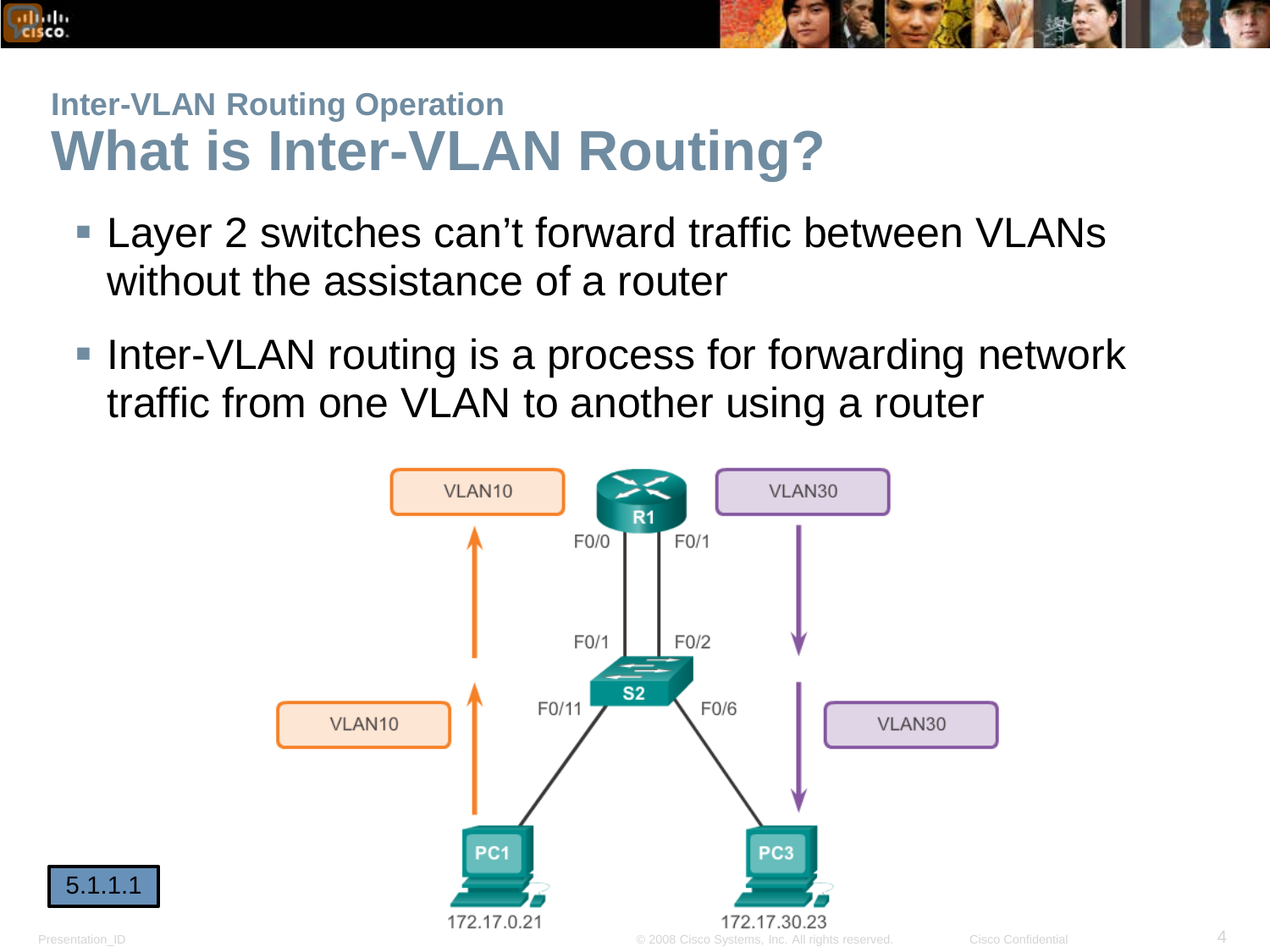

#### **Inter-VLAN Routing Operation Legacy Inter-VLAN Routing**

- In the past, actual routers were used to route between VLAN
- Each VLAN was connected to a different physical router interface
- **Packets would arrive on the router through one through** interface, be routed and leave through another
- Since the router interfaces were connected to VLANs and had IP addresses from that specific VLAN, routing between VLANs was achieved.
- Simple solution but not scalable. Large networks with large number of VLANs would require lots of router interfaces



#### 5.1.1.2 Do animation on 5.1.1.2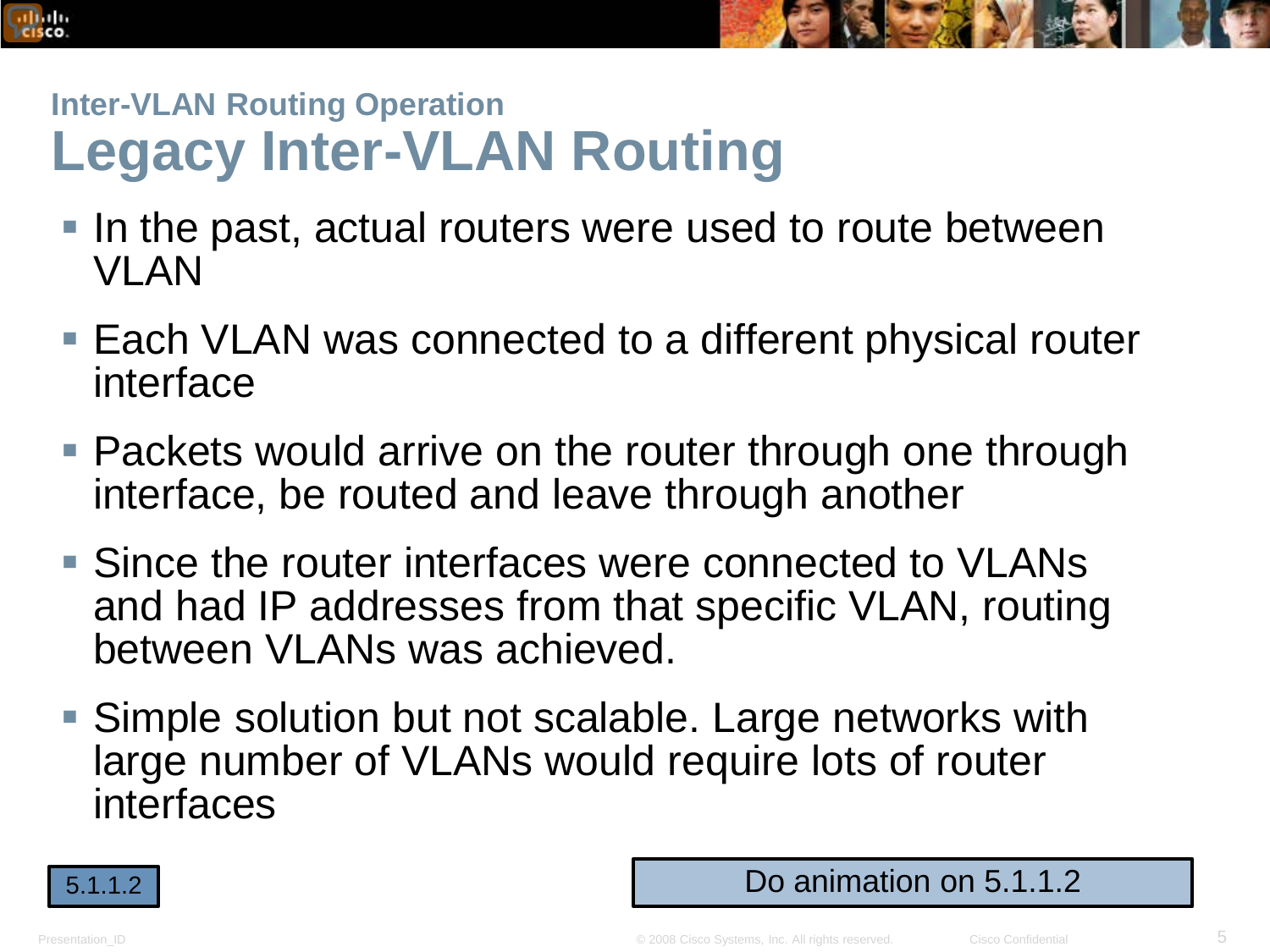#### **Inter-VLAN Routing Operation Router-On-A-Stick Inter-VLAN Routing**

- The so called router-on-a-stick approach uses a different path to route between VLANs
- One of the router's physical interfaces is configured as a 802.1Q trunk port. Now that interface can understand VLAN tags
- Logical subinterfaces are then created. One subinterface per VLAN
- Each subinterface is configured with an IP address from the VLAN it represents
- VLAN members (hosts) are configured to use the subinterface address as a default gateway.
- Only one of the router's physical interface is used



#### 5.1.1.3 Do animation on 5.1.1.3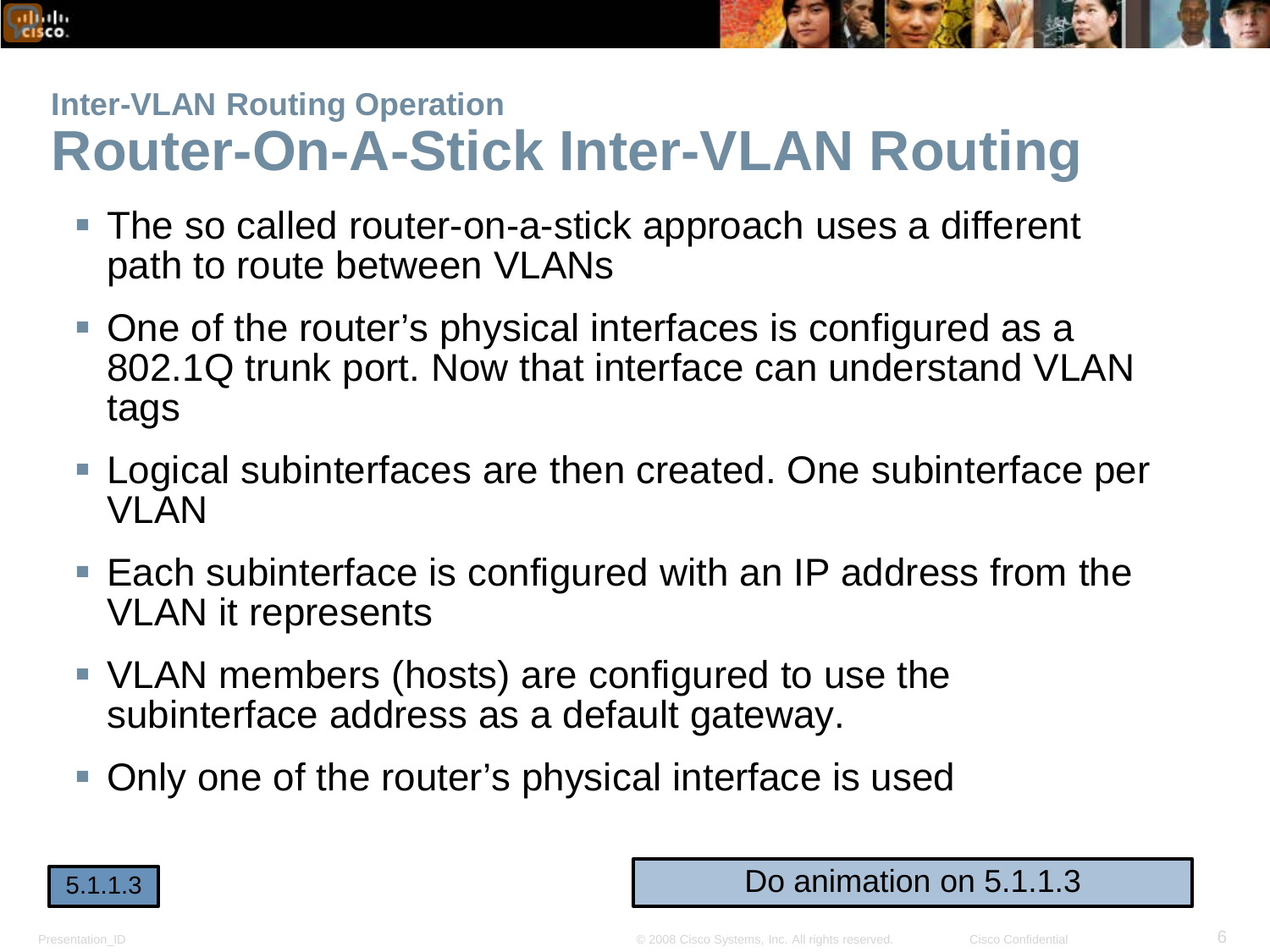#### **Inter-VLAN Routing Operation Multilayer Switch Inter-VLAN Routing**

- Multilayer switches can perform Layer 2 and Layer 3 functions. Routers are not required anymore
- Each VLAN existent in the switch is a SVI
- SVI are seen as layer 3 interfaces
- The switch understands network layer PDUs and therefore, it can route between its SVIs just as a router routes between its interfaces
- With a multilayer switch, traffic is routed internal to the switch device
- Very scalable solution



#### 5.1.1.4 Do animation on 5.1.1.4

altala. CISCO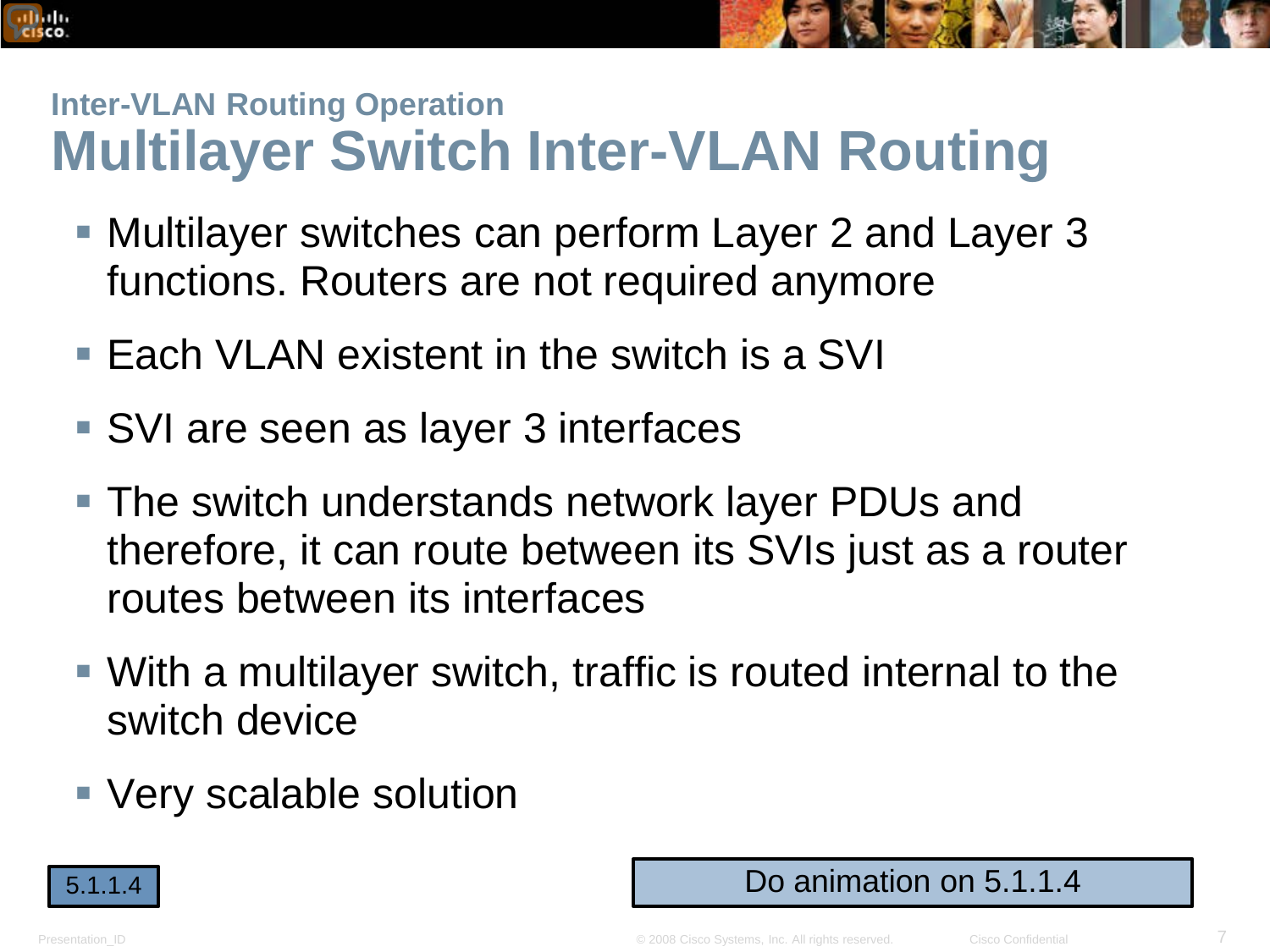## **5.1.1.5 Activity - Identify the Types of Inter-VLAN Routing**



#### Students do buttons 1-3 on Activity 5.1.1.5



ahah CISCO.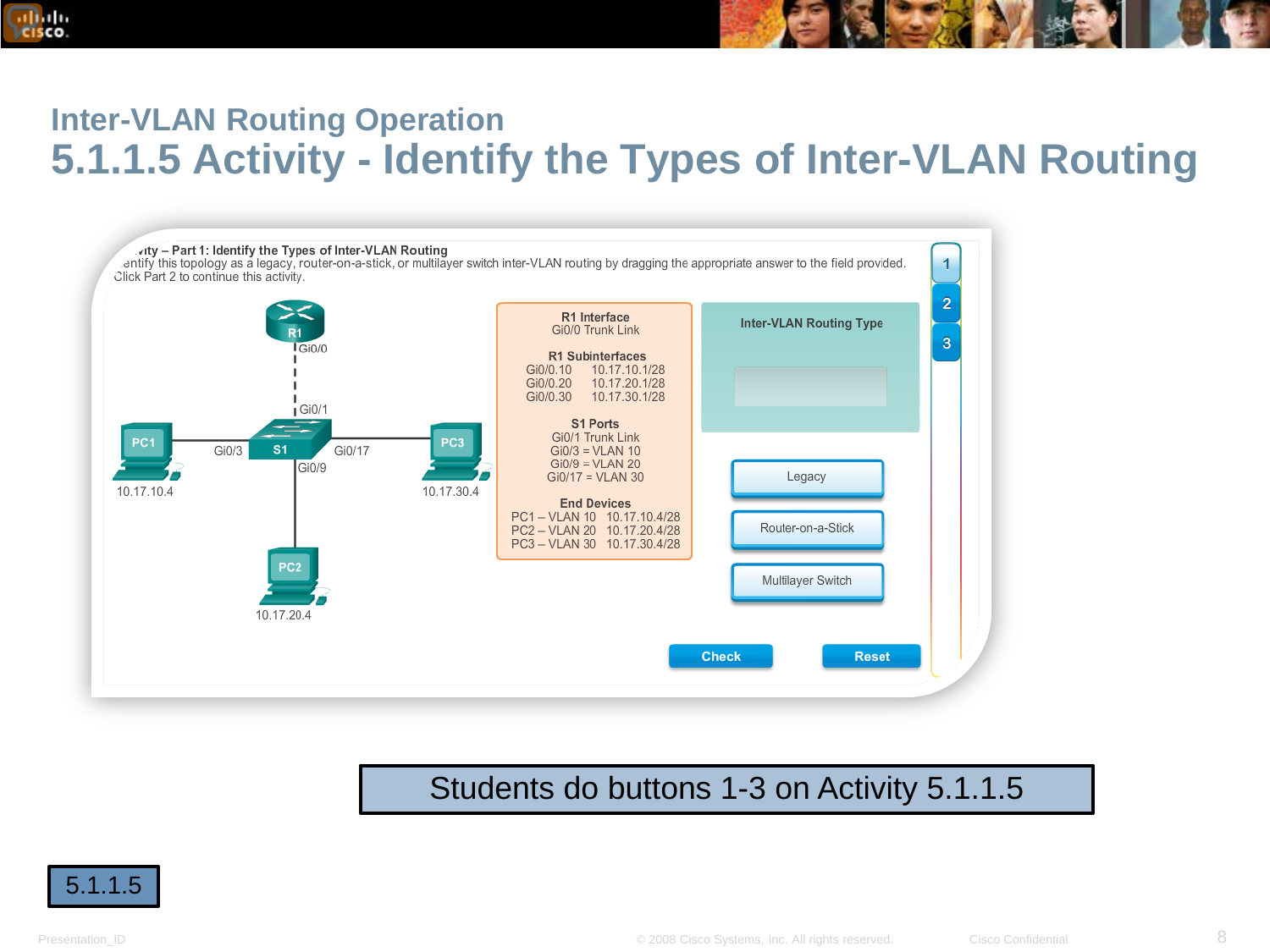

#### **Configure Legacy Inter-VLAN Routing Preparation**

- **Legacy inter-VLAN routing requires routers to have** multiple physical interfaces
- Each one of the router's physical interfaces is connected to a unique VLAN
- Each interface is also configured with an IP address for the subnet associated with the particular VLAN
- Network devices use the router as a gateway to access the devices connected to the other VLANs

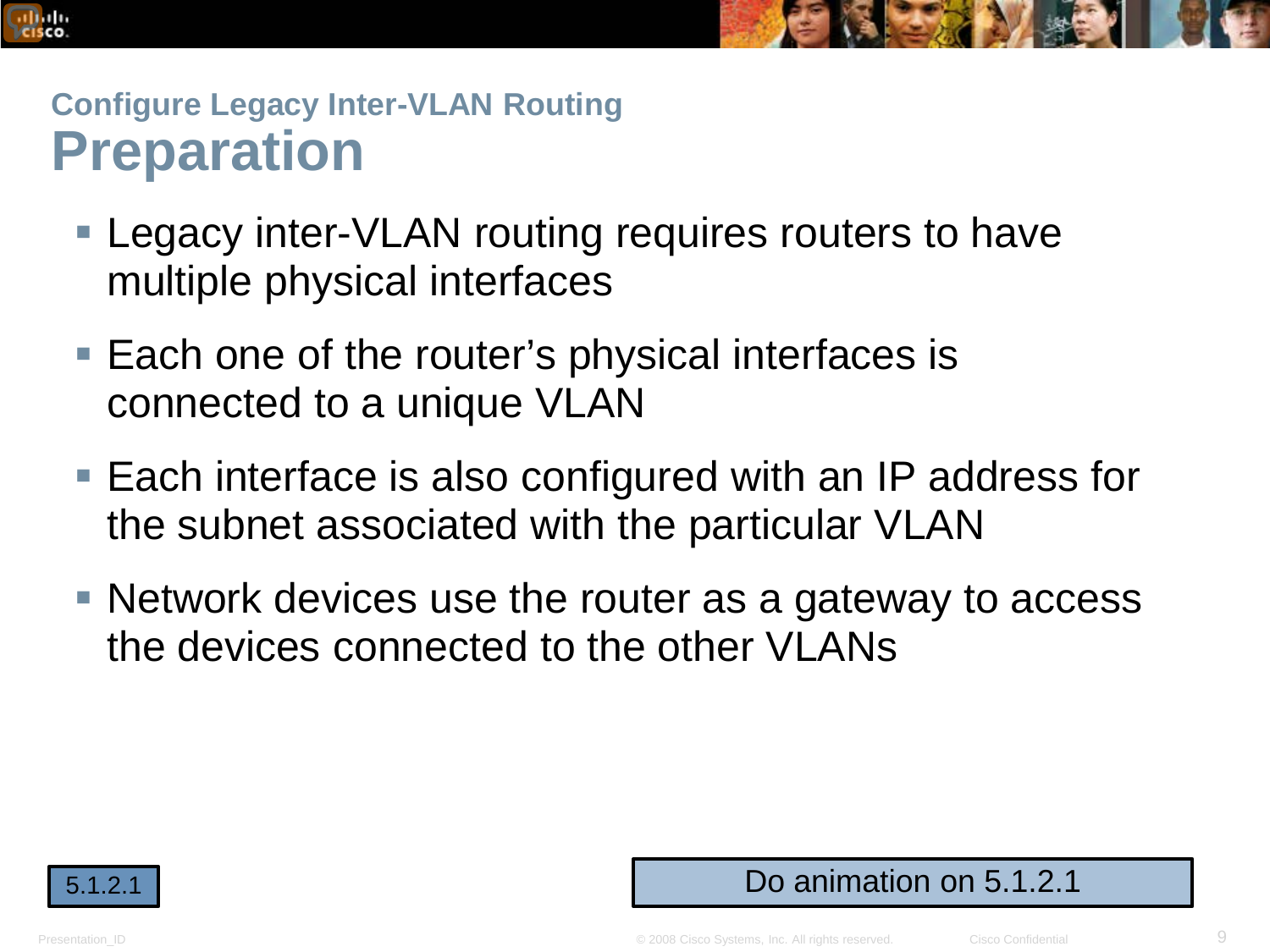

#### **Configure Legacy Inter-VLAN Routing Preparation**

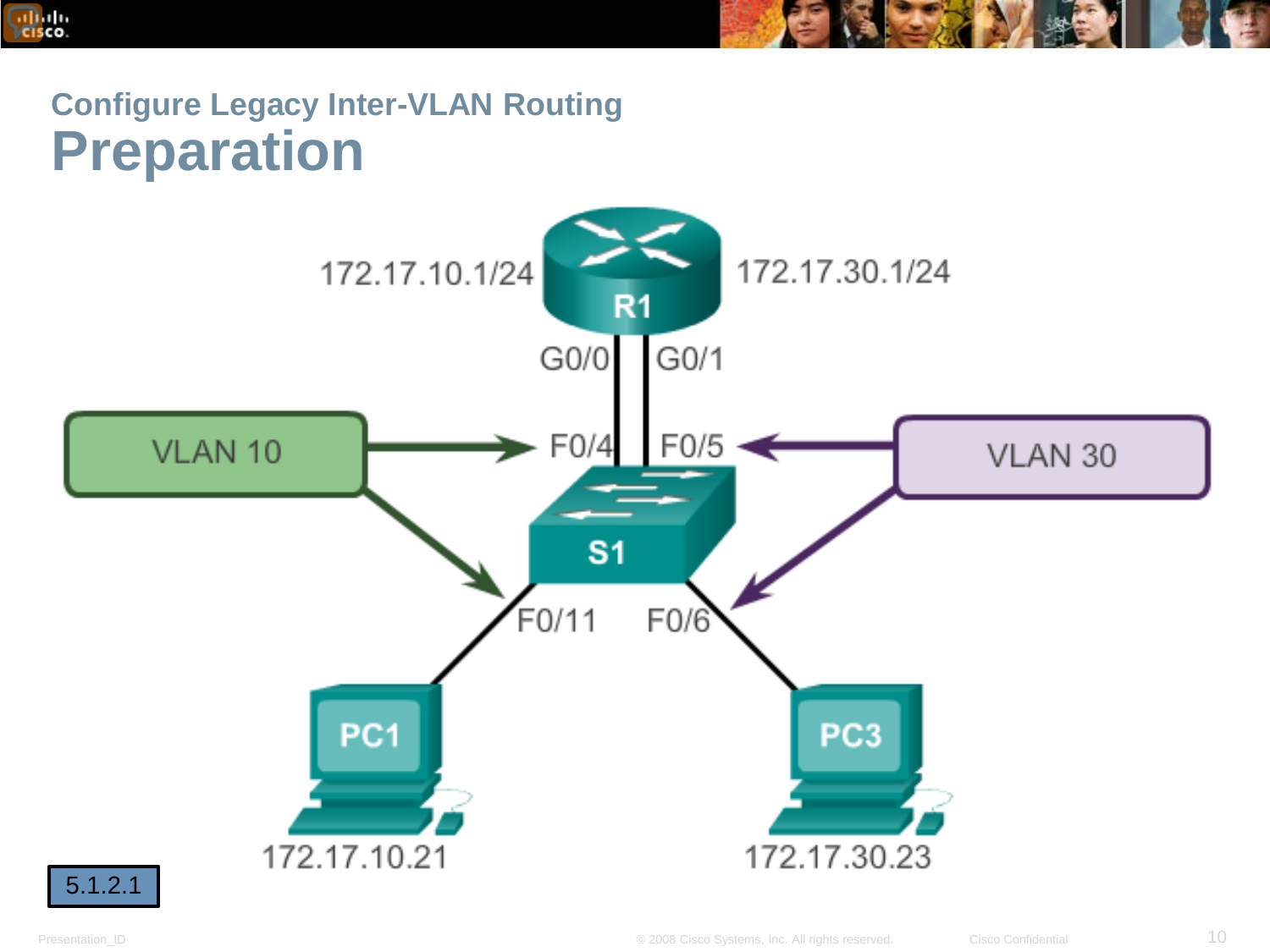

#### **Configure Legacy Inter-VLAN Routing Switch Configuration**

| $S1$ (config) # vlan 10                                           |
|-------------------------------------------------------------------|
| $S1$ (config-vlan) $*$ vlan 30                                    |
| $S1$ (config-vlan) # interface f0/11                              |
| S1(config-if)# switchport access vlan 10                          |
| $S1$ (confiq-if) # interface f0/4                                 |
| S1(config-if)# switchport access vlan 10                          |
| $S1$ (config-if)# interface f0/6                                  |
| S1(config-if)# switchport access vlan 30                          |
| $S1$ (config-if) # interface f0/5                                 |
| S1(config-if)# switchport access vlan 30                          |
| $S1$ (config-if) $#$ end                                          |
| *Mar 20 01:22:56.751: %SYS-5-CONFIG I: Configured from console by |
| console                                                           |
| S1# copy running-config startup-config                            |
| Destination filename [startup-config]?                            |
| Building configuration                                            |
| [OK]                                                              |

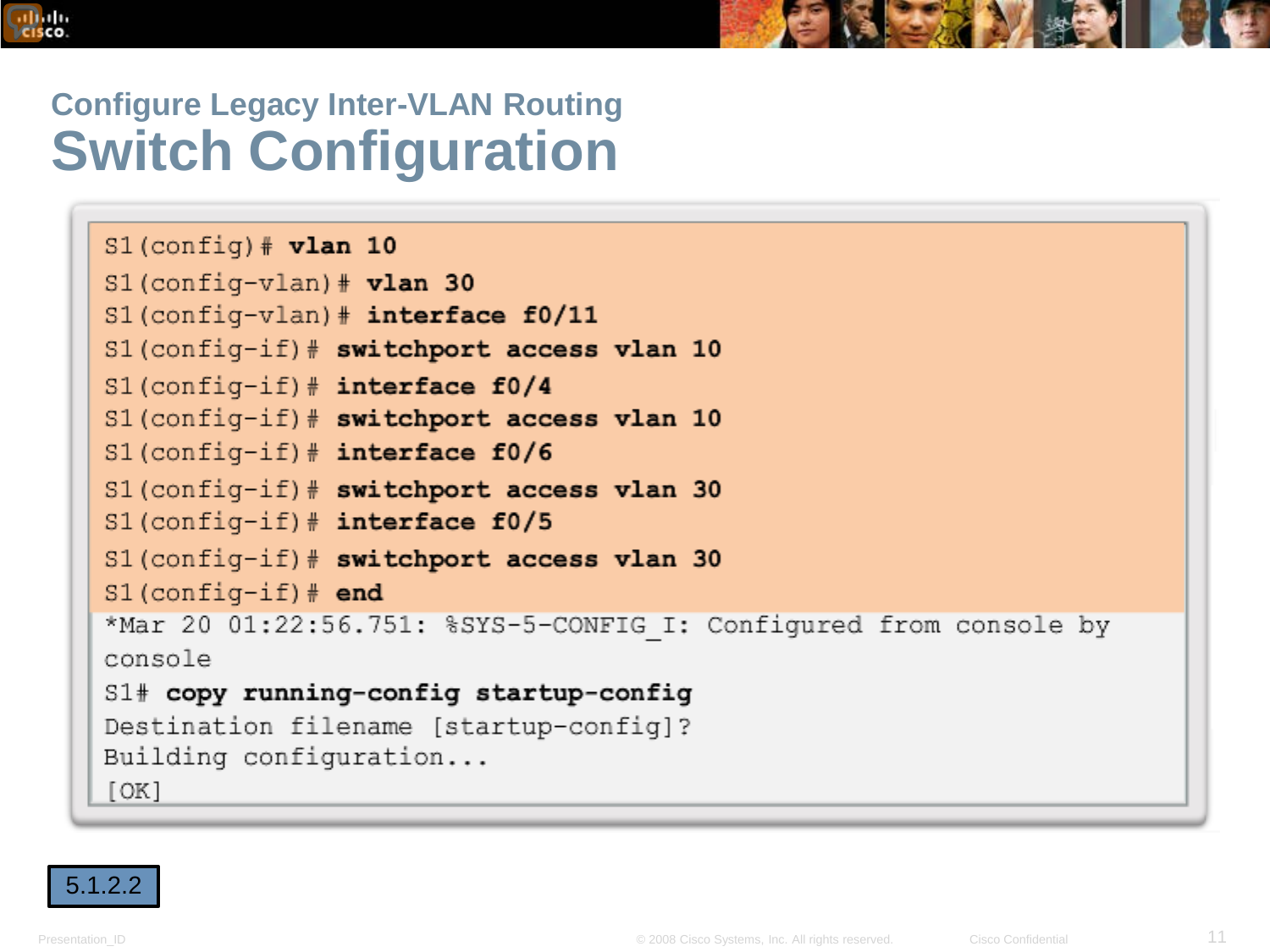

#### **Configure Legacy Inter-VLAN Routing Router Interface Configuration**

```
R1 (config) # interface q0/0R1(config-if)# ip address 172.17.10.1 255.255.255.0
R1 (config-if) # no shutdown
*Mar 20 01:42:12.951: %LINK-3-UPDOWN: Interface GigabitEthernet0/0,
changed state to up
*Mar 20 01:42:13.951: %LINEPROTO-5-UPDOWN: Line protocol on Interface
GigabitEthernet0/0, changed state to up
R1(config-if)# interface g0/1
R1(config-if)# ip address 172.17.30.1 255.255.255.0
R1 (config-if) # no shutdown
*Mar 20 01:42:54.951: %LINK-3-UPDOWN: Interface GigabitEthernet0/1,
changed state to up
*Mar 20 01:42:55.951: %LINEPROTO-5-UPDOWN: Line protocol on Interface
GigabitEthernet0/1, changed state to up
R1 (config-if) # end
R1# copy running-config startup-config
```
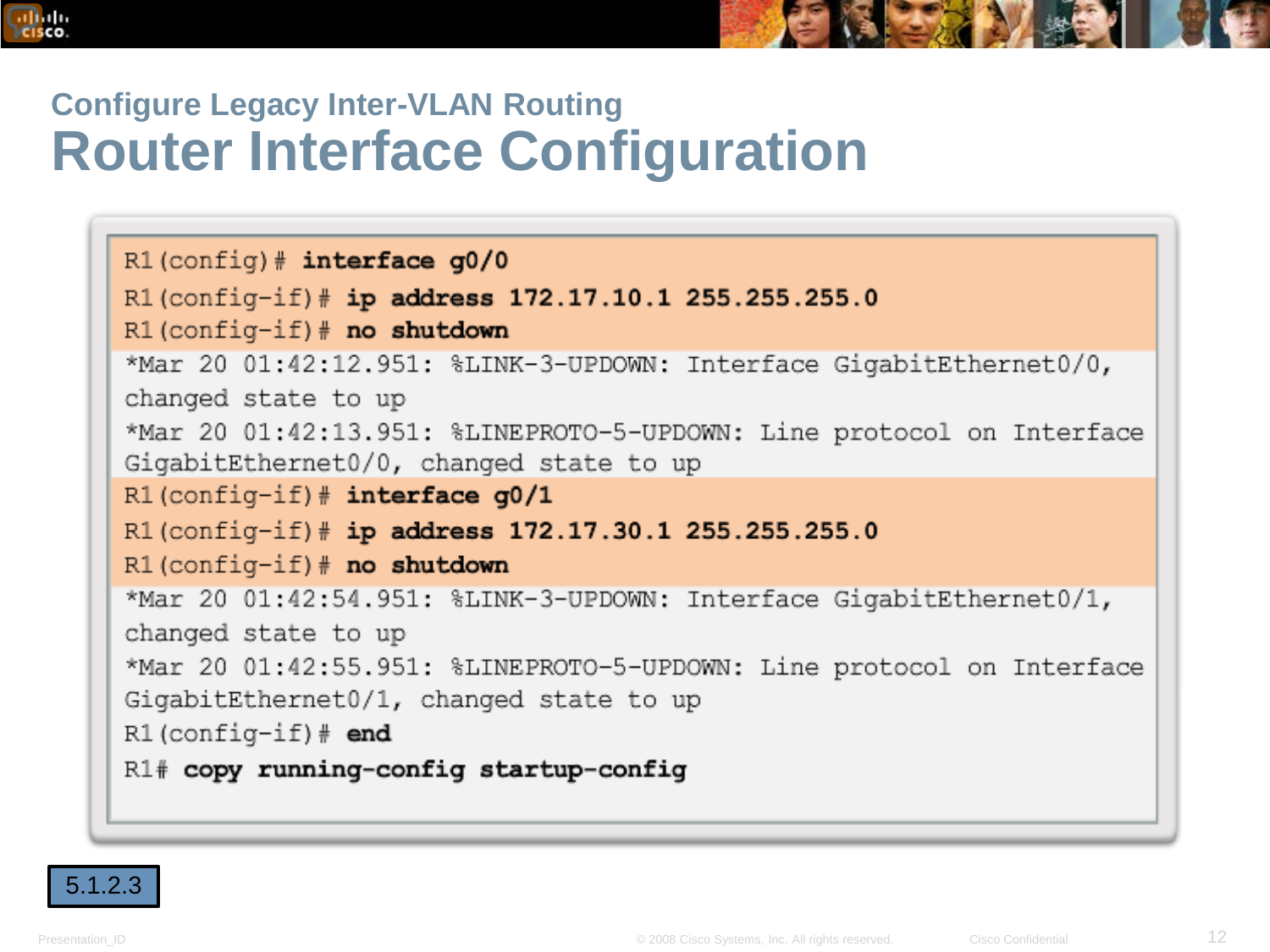

#### **Configure Router-On-A-Stick Preparation**

- An alternative to legacy inter-VLAN routing is to use VLAN trunking and subinterfaces
- VLAN trunking allows a single physical router interface to route traffic for multiple VLANs
- The physical interface of the router must be connected to a trunk link on the adjacent switch
- On the router, subinterfaces are created for each unique VLAN on the networ
- Each subinterface is assigned an IP address specific to its subnet/VLAN and is also configured to tag frames for that VLAN



#### 5.1.3.1 Do animation on 5.1.3.1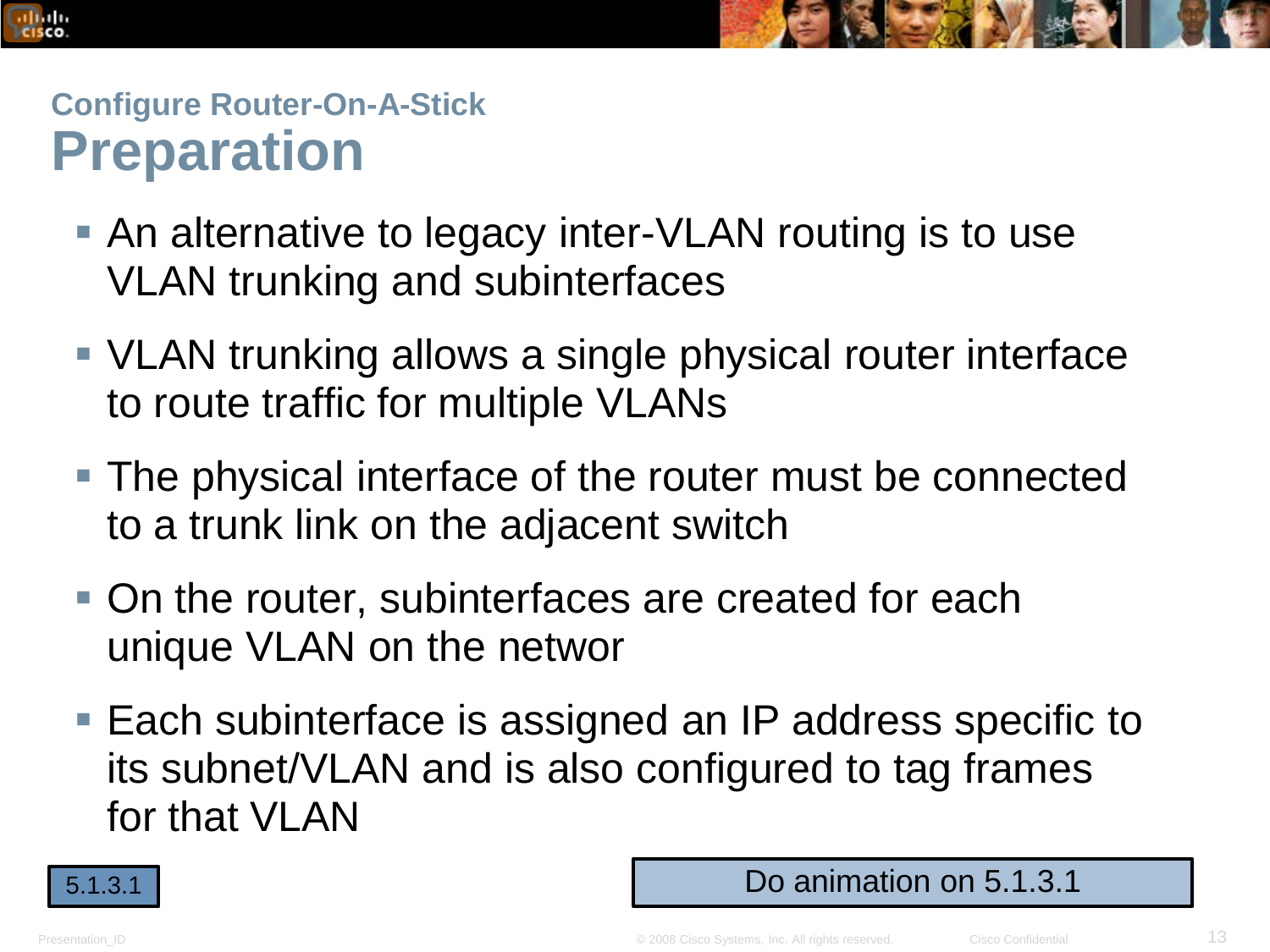

#### **Configure Router-On-A-Stick Switch Configuration**

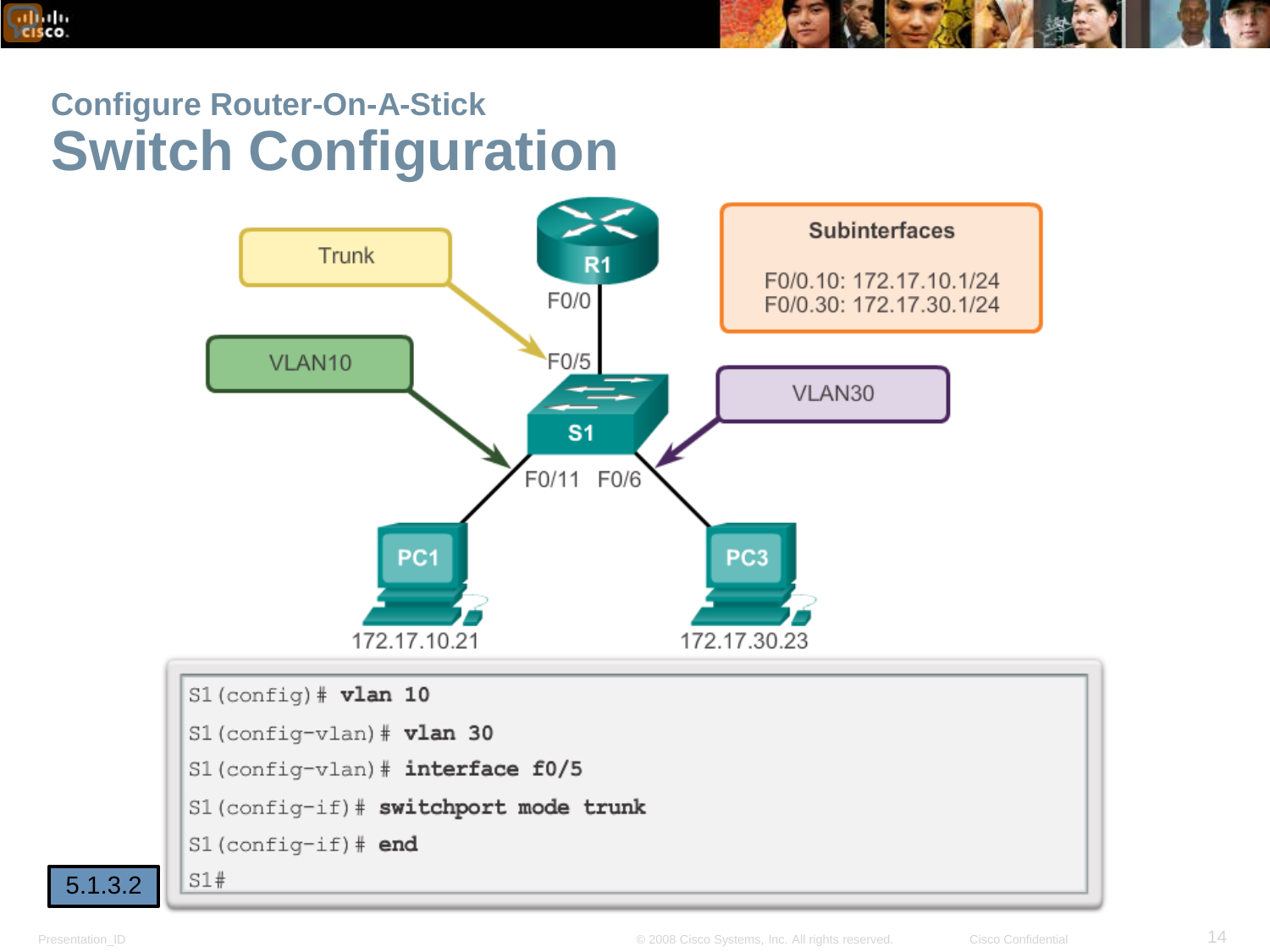#### **Configure Router-On-A-Stick Router Interface Configuration**

 $R1$ (config)# interface q0/0.10

R1(config-subif)# encapsulation dot1q 10

R1(config-subif)# ip address 172.17.10.1 255.255.255.0

 $R1$ (config-subif)# interface g0/0.30

R1 (config-subif) # encapsulation dot1q 30

R1(config-subif)# ip address 172.17.30.1 255.255.255.0

 $R1$  (config) # interface  $q0/0$ 

R1(config-if)# no shutdown

\*Mar 20 00:20:59.299: %LINK-3-UPDOWN: Interface GigabitEthernet0/0, changed state to down

\*Mar 20 00:21:02.919: %LINK-3-UPDOWN: Interface GigabitEthernet0/0, changed state to up

\*Mar 20 00:21:03.919: %LINEPROTO-5-UPDOWN: Line protocol on changed state to down

\*Mar 20 00:21:02.919: %LINK-3-UPDOWN: Interface GigabitEthernet0/0, changed state to up

\*Mar 20 00:21:03.919: %LINEPROTO-5-UPDOWN: Line protocol on Interface GigabitEthernet0/0, changed state to up



ahah CISCO.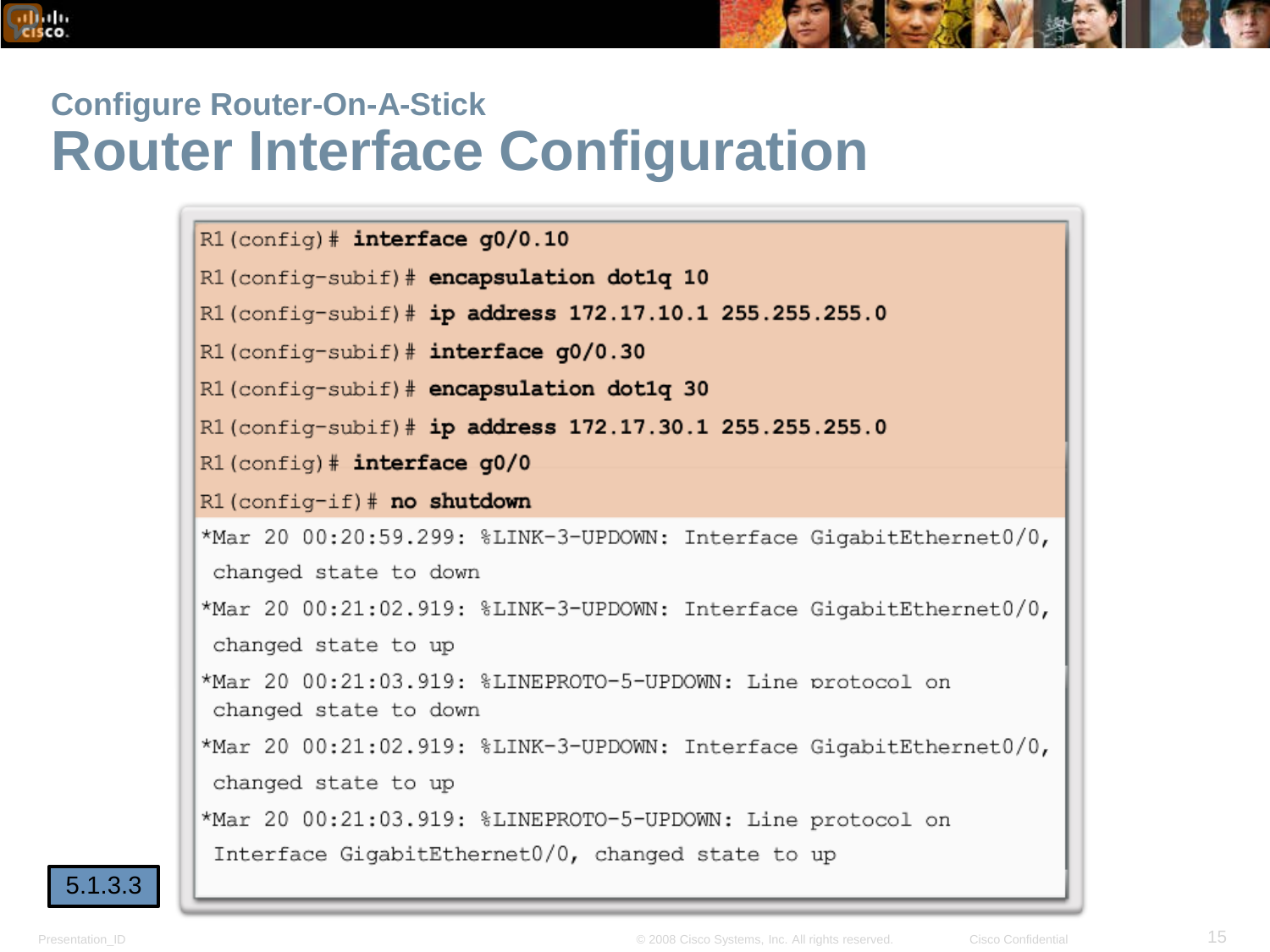

#### **Configure Router-On-A-Stick Verifying Subinterfaces**

| R1# show vlans<br><output omitted=""></output>                                                                 |                       |    |                                       |
|----------------------------------------------------------------------------------------------------------------|-----------------------|----|---------------------------------------|
| Virtual LAN ID: 10 (IEEE 802.10 Encapsulation)                                                                 |                       |    |                                       |
| vLAN Trunk Interface:                                                                                          | GigabitEthernet0/0.10 |    |                                       |
| Protocols Configured:<br>IP<br><output omitted=""><br/>Virtual LAN ID: 30 (IEEE 802.1Q Encapsulation)</output> | 172.17.10.1           | 11 | Address: Received: Transmitted:<br>18 |
| vLAN Trunk Interface:                                                                                          | GigabitEthernet0/0.30 |    |                                       |
| Protocols Configured:<br>IP<br><output omitted=""></output>                                                    | 172.17.30.1           | 11 | Address: Received: Transmitted:<br>8  |

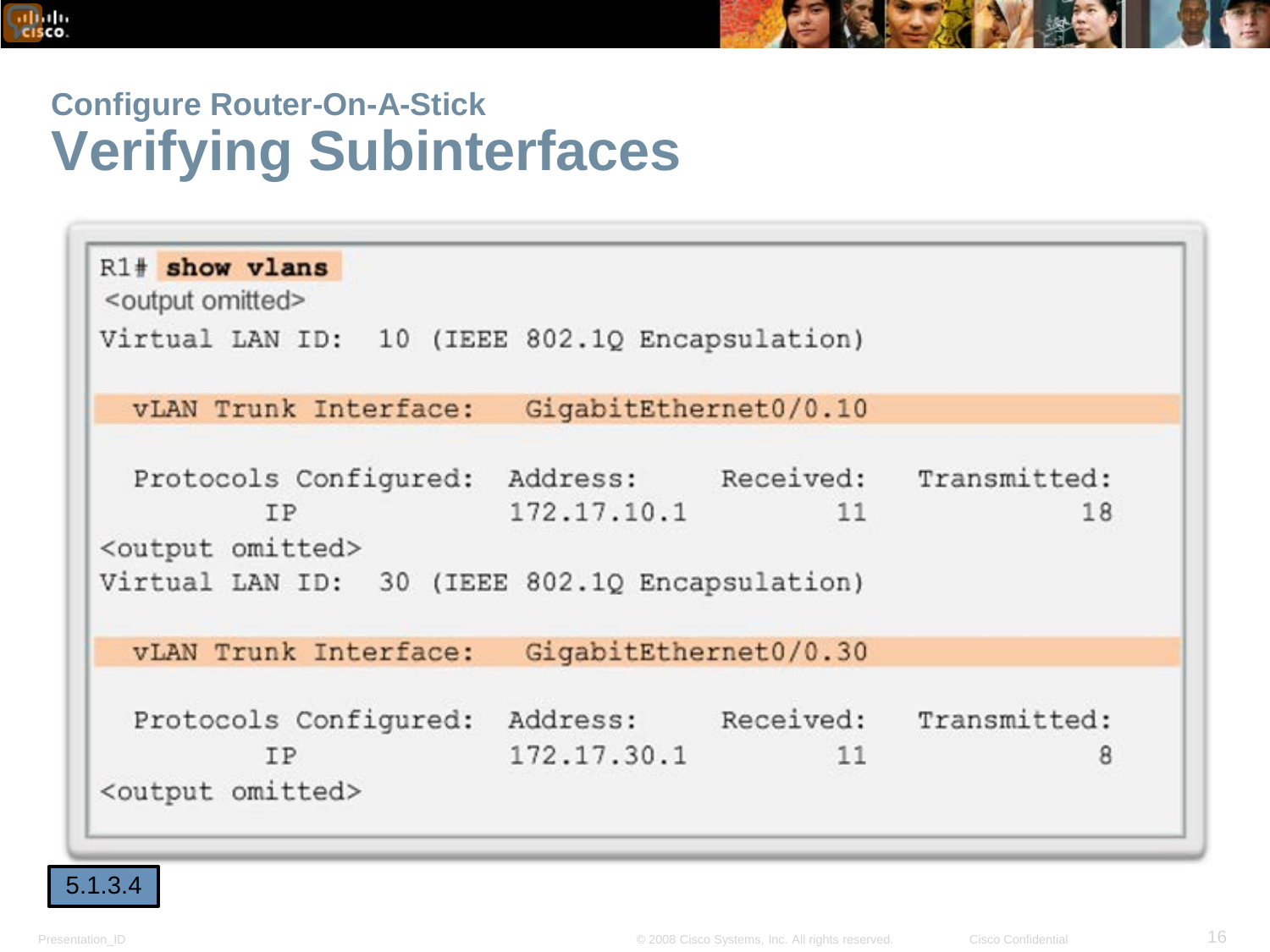#### **Configure Router-On-A-Stick Verifying Subinterfaces**

```
R1# show ip route
          Codes: L - local, C - connected, S - static, R - RIP, M - mobile,
                 B - BGPD - EIGRP, EX - EIGRP external, O - OSPF,
                 IA - OSPF inter area
                 N1 - OSPF NSSA external type 1, N2 - OSPF NSSA external
                      type 2
                 E1 - OSPF external type 1, E2 - OSPF external type 2
                 i - IS-IS, su - IS-IS summary, L1 - IS-IS level-1,
                 L2 - IS-IS level-2
                 ia - IS-IS inter area, * - candidate default,
                 U - per-user static route
                 \circ - ODR, P - periodic downloaded static route, H - NHRP,
                 1 - LISP+ - replicated route, % - next hop override
          Gateway of last resort is not set
             172.17.0.0/16 is variably subnetted, 4 subnets, 2 masks
                172.17.10.0/24 is directly connected, GigabitEthernet0/0.10
           С
                172.17.10.1/32 is directly connected, GigabitEthernet0/0.10
           L
                172.17.30.0/24 is directly connected, GigabitEthernet0/0.30
           C
                172.17.30.1/32 is directly connected, GigabitEthernet0/0.30
           L
5.1.3.4 Do Buttons on 5.1.3.4
                                           Students do practice on button 3
```
ahah CISCO.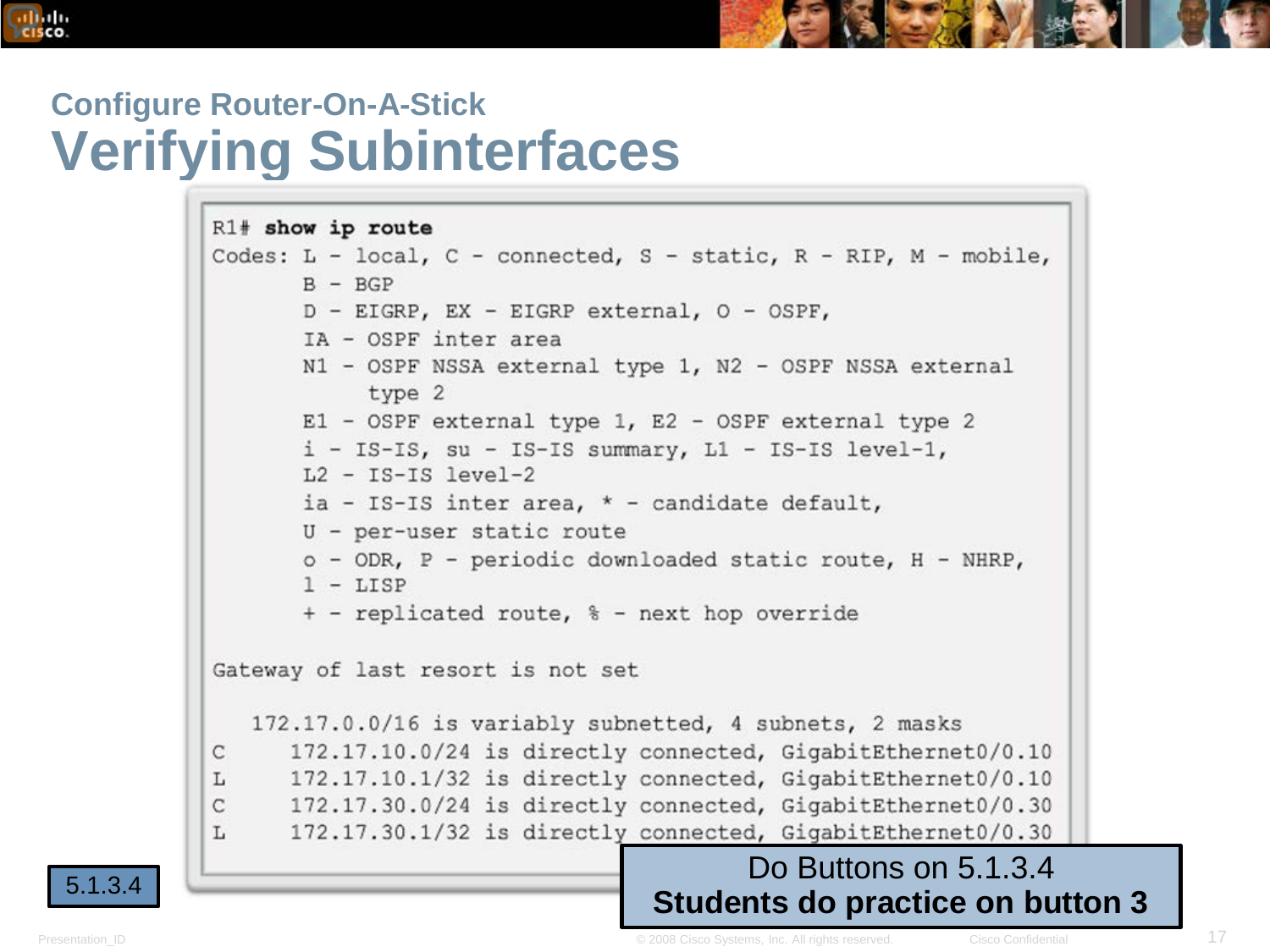



## **Configure Router-On-A-Stick Verifying Routing**

- **Access to devices on remote VLANs can be tested** using the **ping** command.
- The **ping** command sends an ICMP echo request to the destination address
- When a host receives an ICMP echo request, it responds with an ICMP echo reply
- Tracert is a useful utility for confirming the routed path taken between two devices

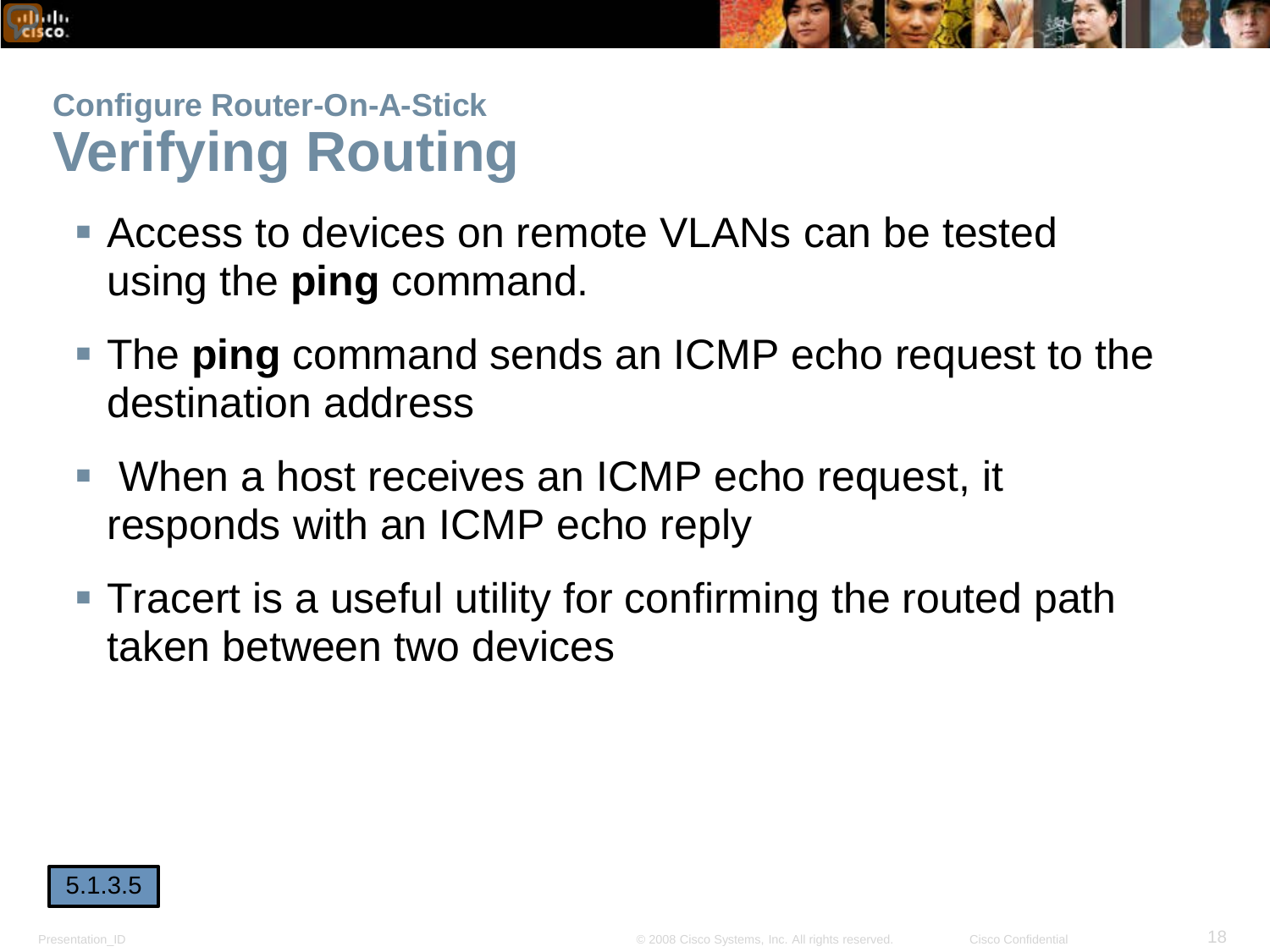



#### **Inter-VLAN Configuration Issues Switch Port Issues**

- When using the legacy routing model, ensure that the switch ports that connect to the router interfaces are configured with the correct VLANs
- Use the **switchport access vlan 10** command to correct any errouneous VLAN port assignment
- Also ensure the router is connected to the correct switch port
- When using router-on-a-stick, ensure the switch port connected to the router is configured as a trunk link
- The **switchport mode trunk** command can be used to solve this problem

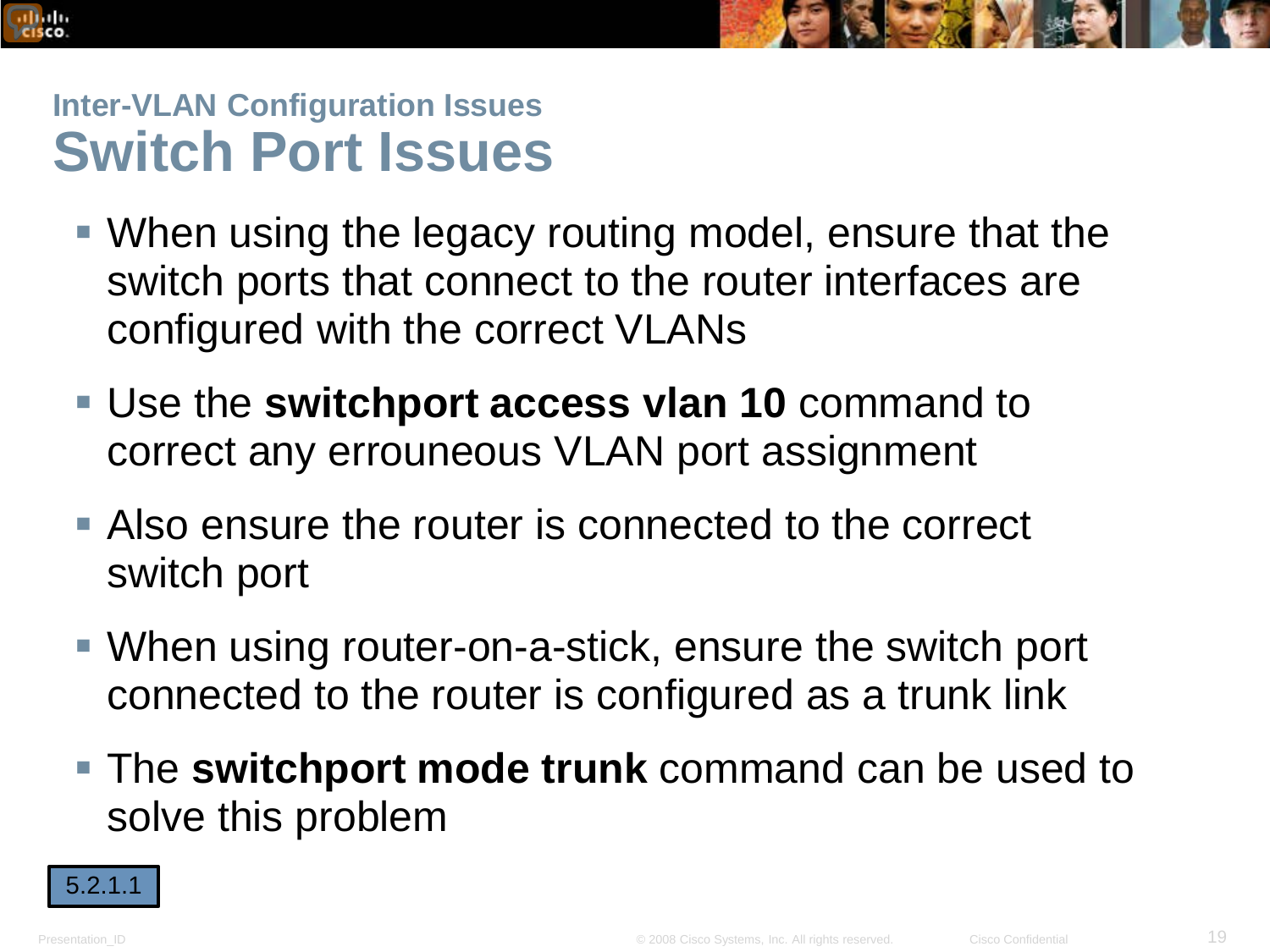

#### **Inter-VLAN Configuration Issues Verify Switch Configuration**

| S1# show interfaces fastEthernet 0/4 switchport<br>Name: Fa0/4                 |
|--------------------------------------------------------------------------------|
| Switchport: Enabled                                                            |
| Administrative Mode: static access                                             |
| Operational Mode: up                                                           |
| Administrative Trunking Encapsulation: dotlq                                   |
| Operational Trunking Encapsulation: native<br>Negotiation of Trunking: On      |
| Access Mode VLAN: 1 (default)                                                  |
| Trunking Native Mode VLAN: 1 (default)<br><output omitted=""><br/>S1#</output> |

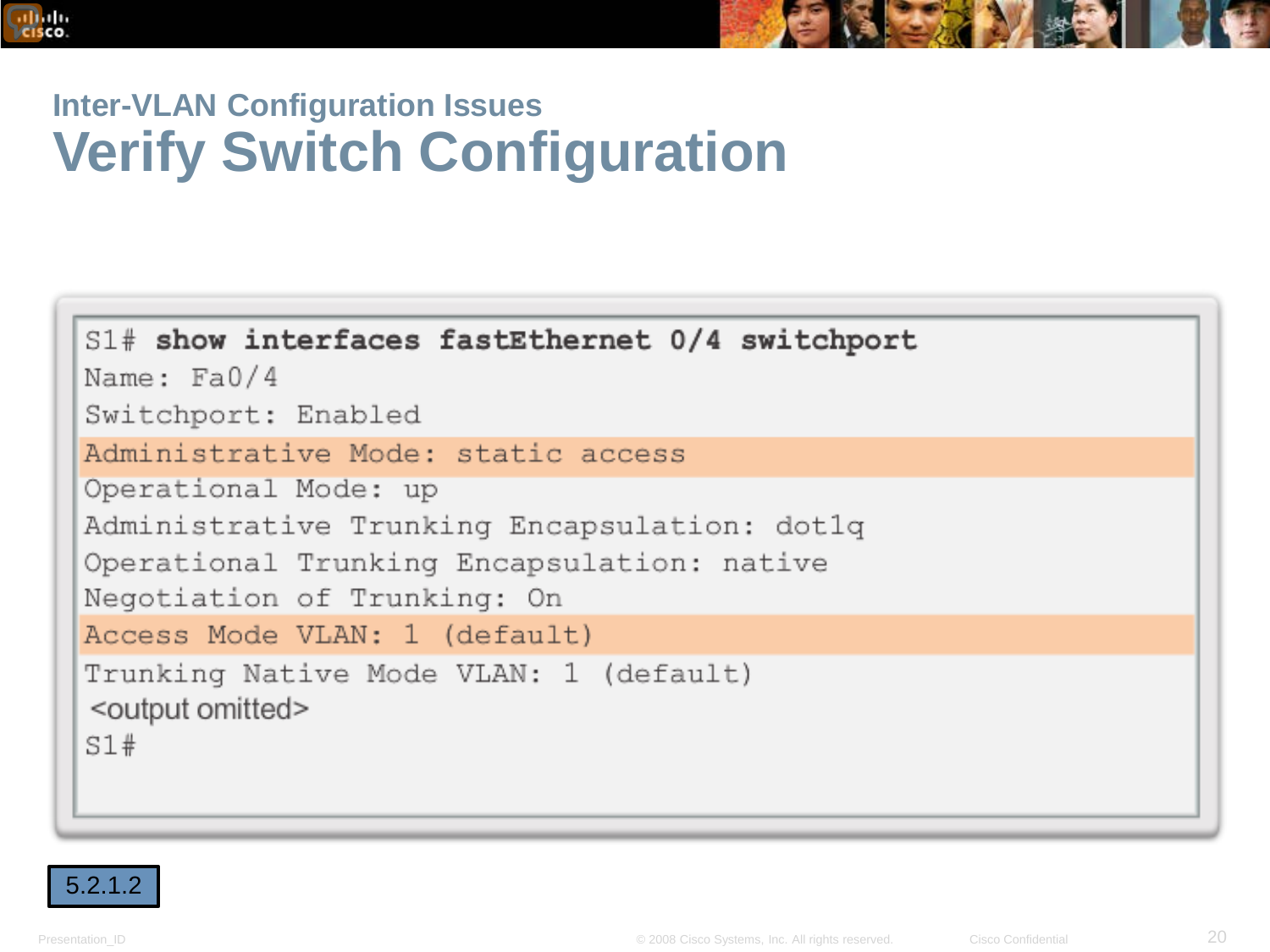



#### **Inter-VLAN Configuration Issues Verify Router Configuration**

- With router-on-a-stick configurations, a common problem is assigning the wrong VLAN ID to the subinterface
- The **show interface** command can help detecting thi problem
- If this is the case, use the **encapsulation dot1q <vlan id>** interface command to fix the problem

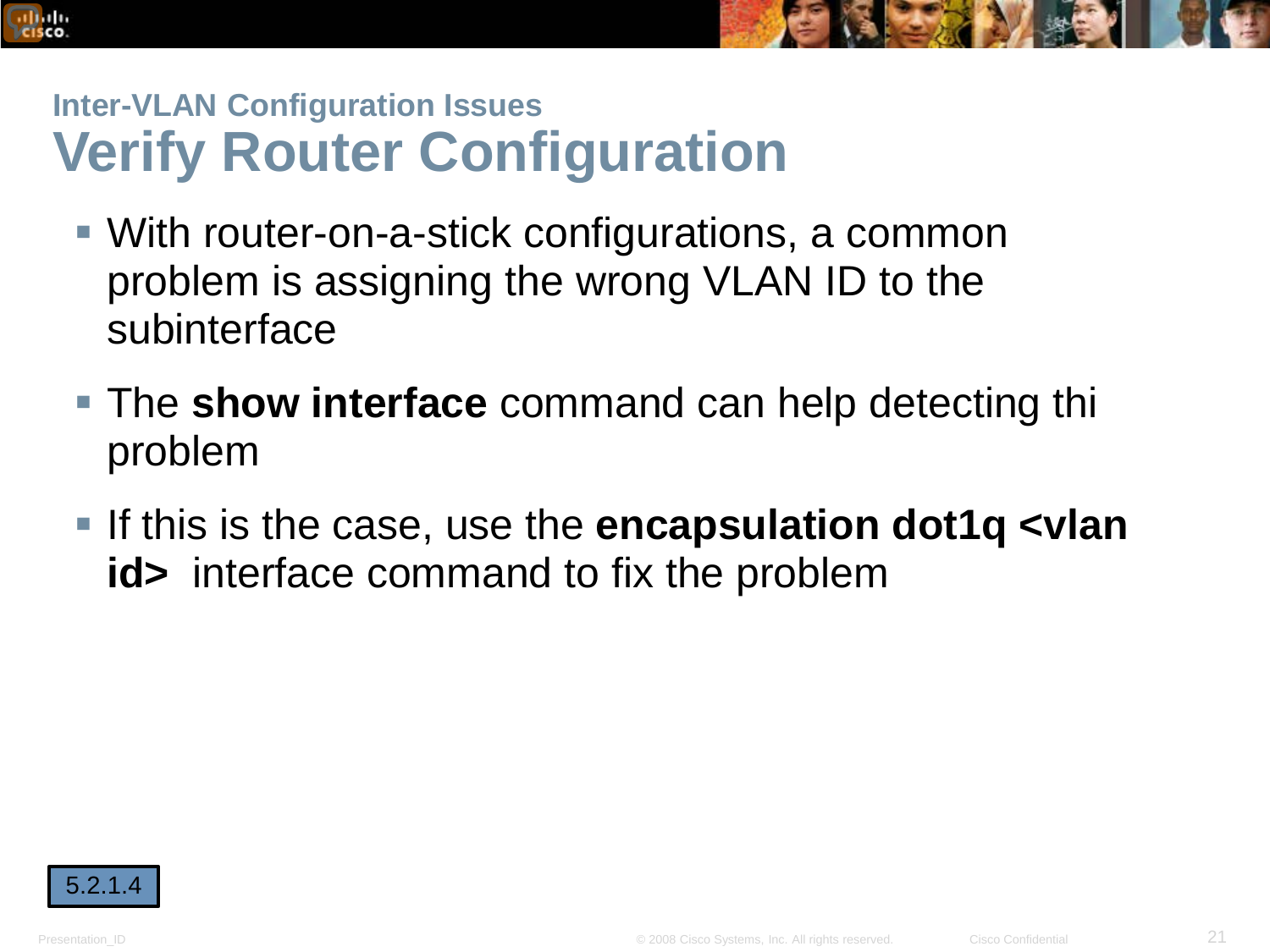

#### **Inter-VLAN Configuration Issues Verify Router Configuration**

#### $R1#$  show interface <output omitted> GigabitEthernet0/0.10 is up, line protocol is down (disabled) Encapsulation 802.10 Virtual Lan, Vlan ID 100 ARP type : ARPA, ARP Timeout 04:00:00, Last clearing of "show interface" counters never <output omitted>  $R1#$  $R1#$  show run Building configuration... Current configuration: 505 bytes <output omitted> Ţ interface GigabitEthernet0/0.10 encapsulation dot10 100 ip address 172.17.10.1 255.255.255.0 interface GigabitEthernet0/0.30

5.2.1.4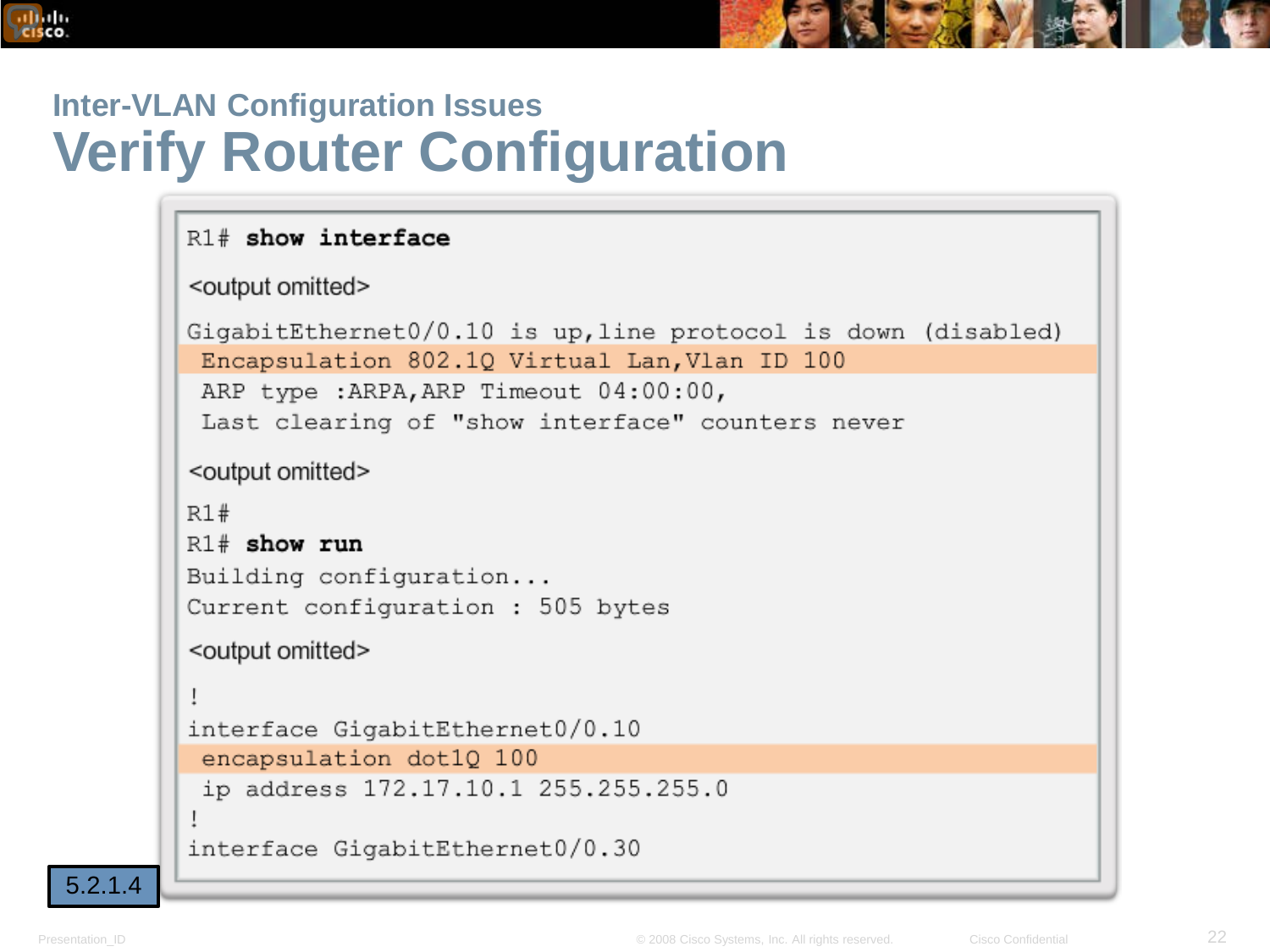#### **IP Addressing Issues Errors With IP Address And Subnet Mask**

- When using legacy inter-VLAN routing, ensure the router has the correct IP address and mask on the interfaces connecting to the switch
- Also ensure the network devices are configured with the correct IP address and mask
- **If a** In the router, the **ip address** command can be used to fix any erroneous IP assignments
- In the PCs, refer to the installed operating system documentation to properly change IP information

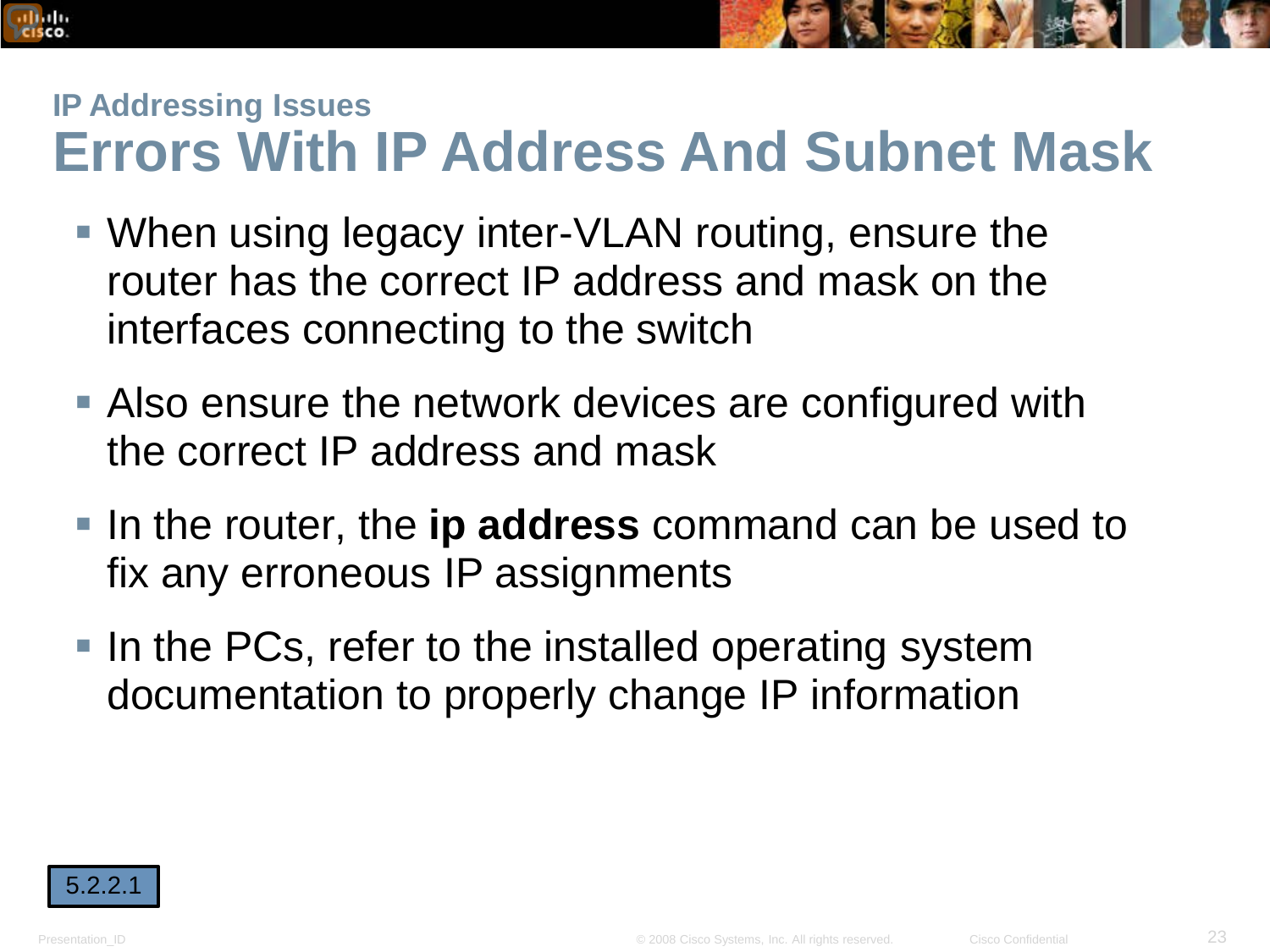#### **IP Addressing Issues**

**Verifying IP Address And Subnet Mask Configuration Issues**

- To verify if the correct IP address is configured in the router, use the **show ip interface** command
- **The show running-config** can also be useful when troubleshooting router related problems
- Although configuring subinterface IDs to match the VLAN number makes it easier to manage inter-VLAN configuration, it is not a requirement. When troubleshooting addressing issues, ensure that the subinterface is configured with the correct address for that VLAN.

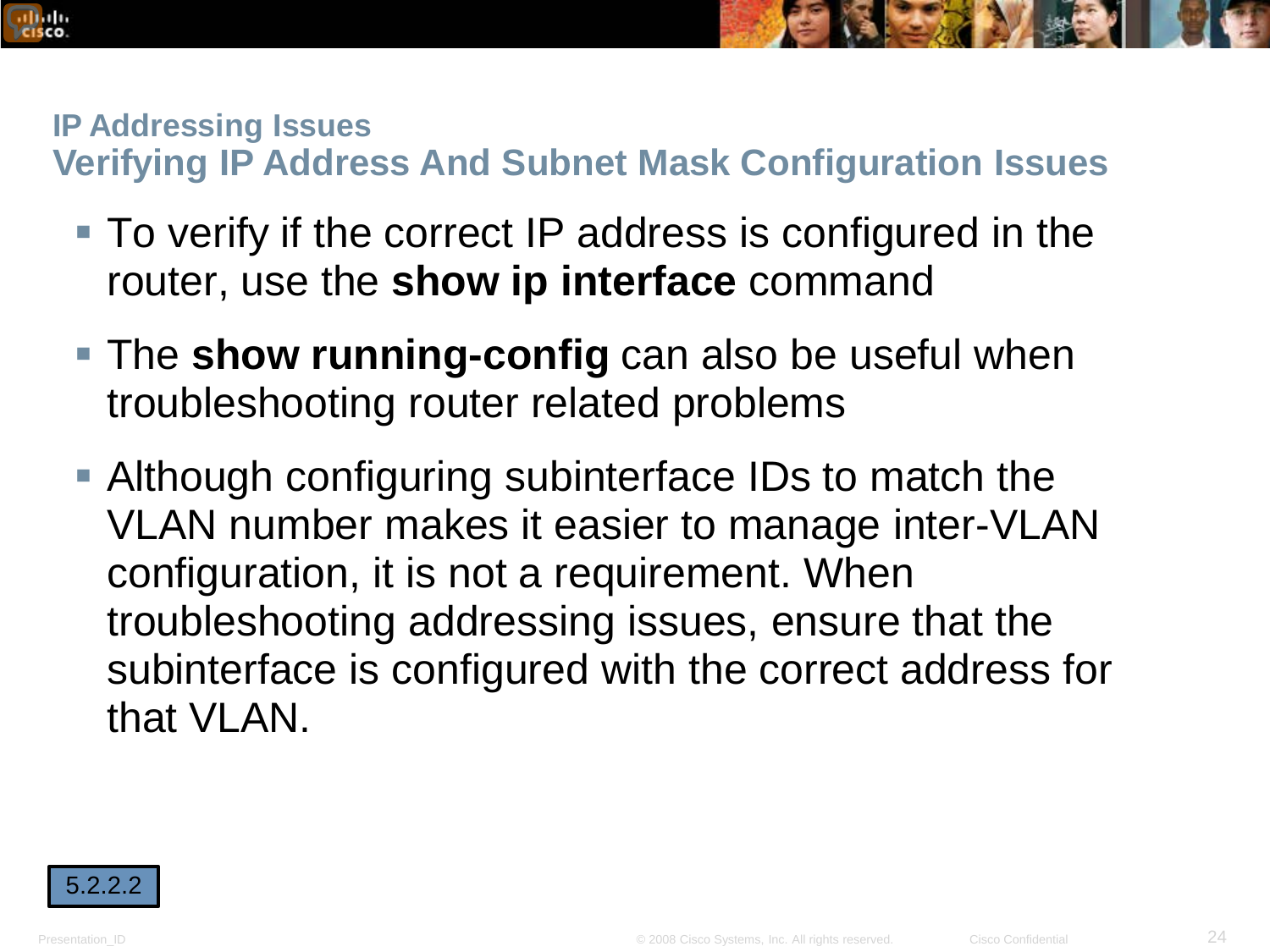

#### **IP Addressing Issues 5.2.2.3 Activity - Identify the Solution to the Inter-VLAN Routing Issue**



#### Students do buttons on Activity 5.2.2.3

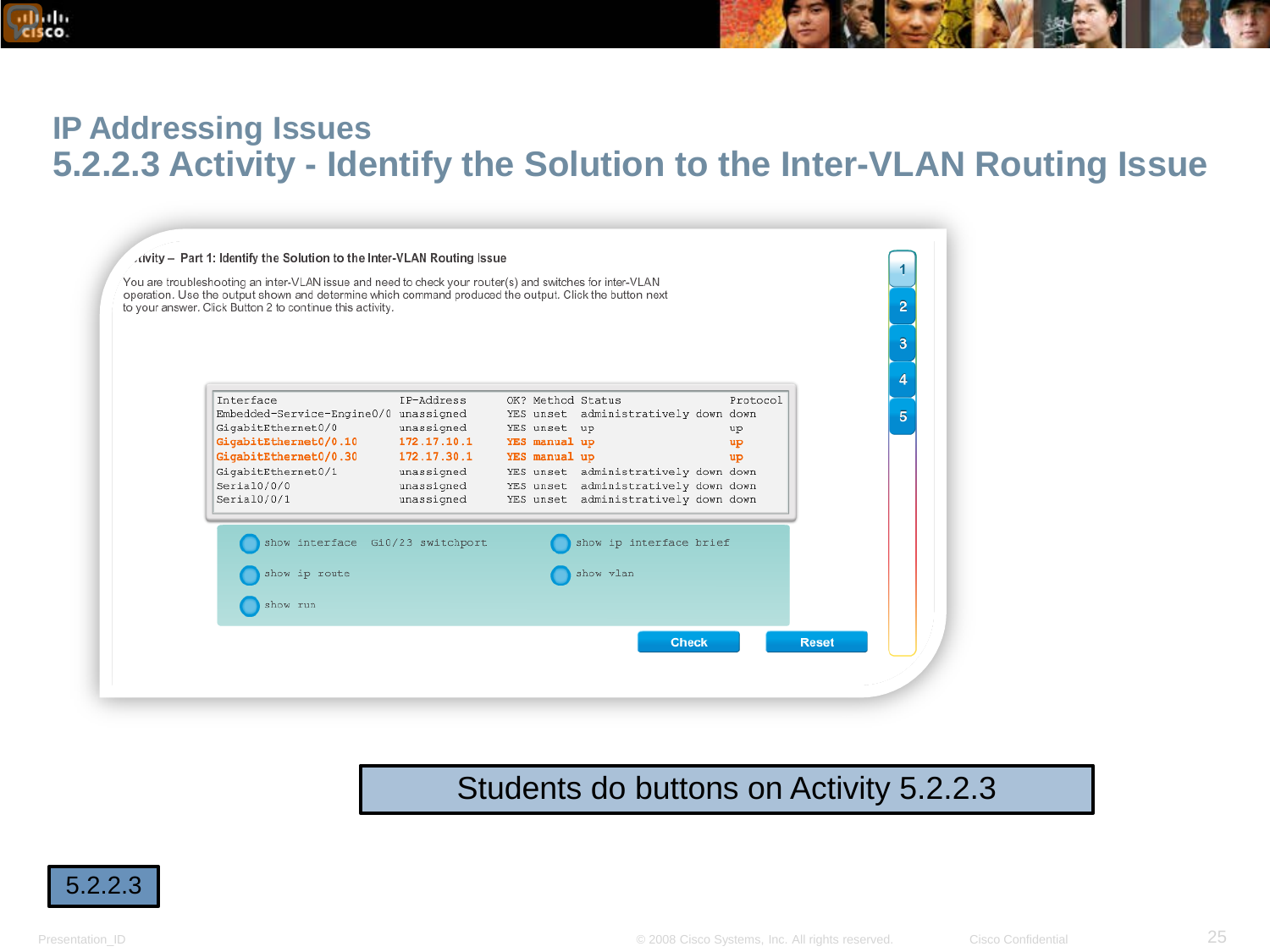## **Layer 3 Switching Operation And Configuration Introduction To Layer 3 Switching**

- Layer 3 switches usually have packet-switching throughputs in the millions of packets per second (pps)
- All Catalyst switches support two types of Layer 3 interfaces:
	- Routed Port
	- SVI
- High-performance switches, such as the Catalyst 6500 and Catalyst 4500, are able to perform most of the router's functions
- But several models of Catalyst switches require enhanced software for specific routing protocol feature

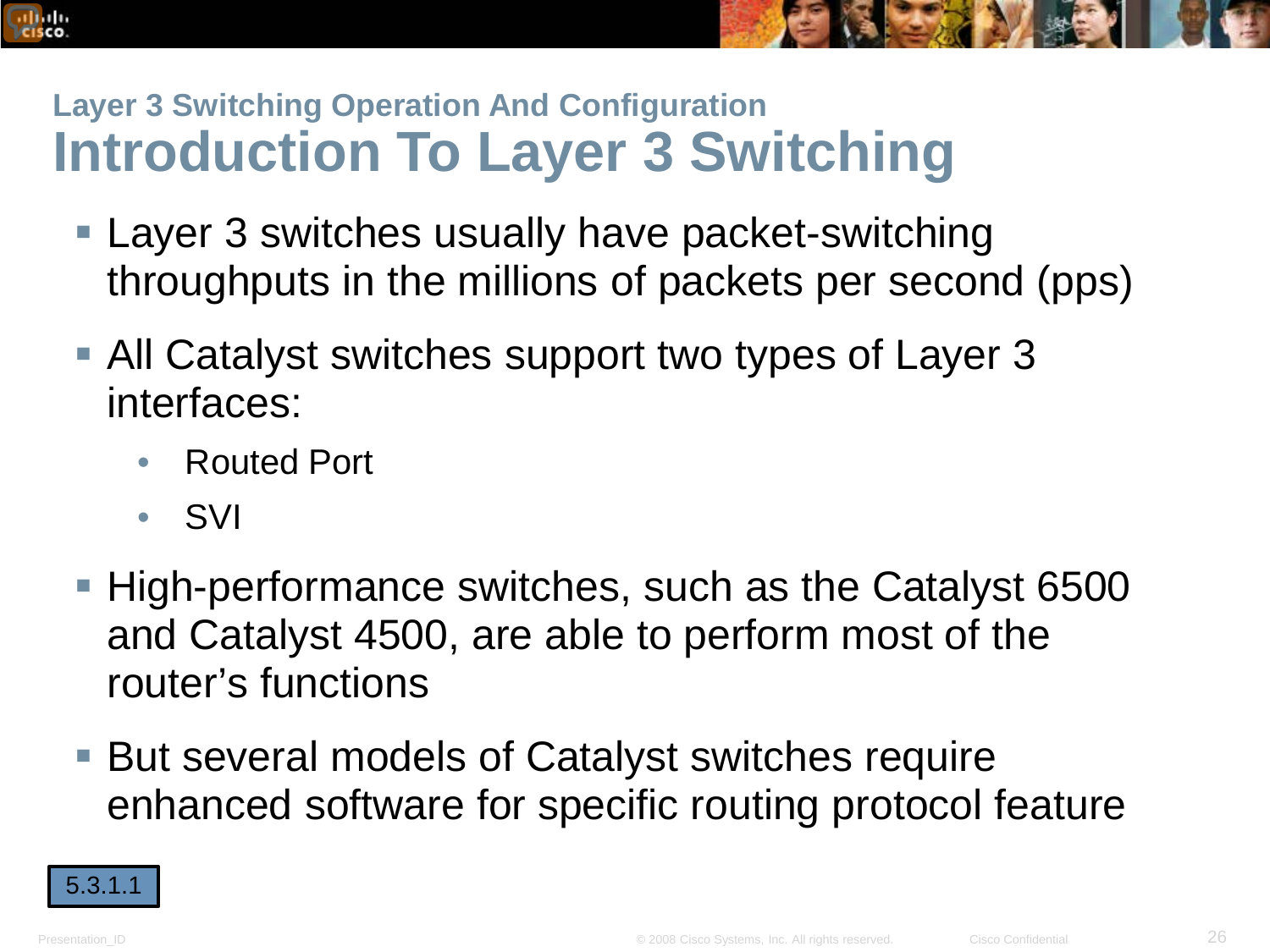

## **Layer 3 Switching Operation And Configuration Inter-VLAN Routing with SVIs**

- Today routing has become faster and cheaper and can performed at hardware speed
- $\blacksquare$  It can be transferred to core and distribution devices with little to no impact on network performance
- Many users are in separate VLANs, and each VLAN is usually a separate subnet
- This implies that each distribution switch must have IP addresses matching each access switch VLAN
- Layer 3 (routed) ports are normally implemented between the distribution and the core layer
- This model is less dependent on spanning-tree as there are no loops in the Layer 2 portion of the topology

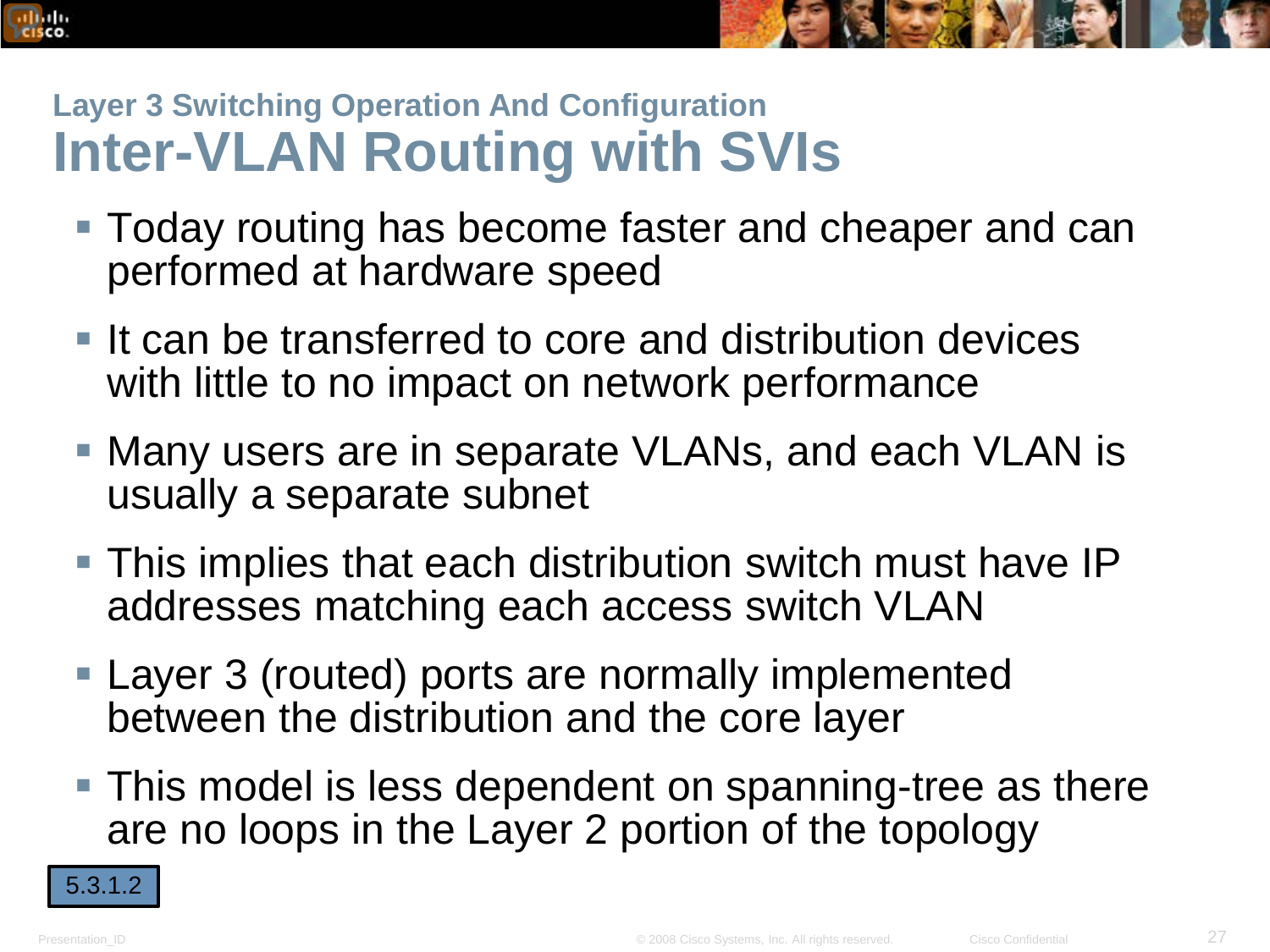## **Layer 3 Switching Operation And Configuration Inter-VLAN Routing with SVIs (cont)**

- By default, an SVI is created for the default VLAN (VLAN1). This allows for remote switch administration
- Any additional SVIs must be created by the admin
- SVIs are created the first time the VLAN interface configuration mode is entered for a particular VLAN SVI
- The **interface vlan 10** entered by the first time creates an SVI named VLAN 10
- The VLAN number used corresponds to the VLAN tag associated with data frames on an 802.1Q encapsulated trunk
- Whenever the SVI is created, ensure that particular VLAN is present in the VLAN database

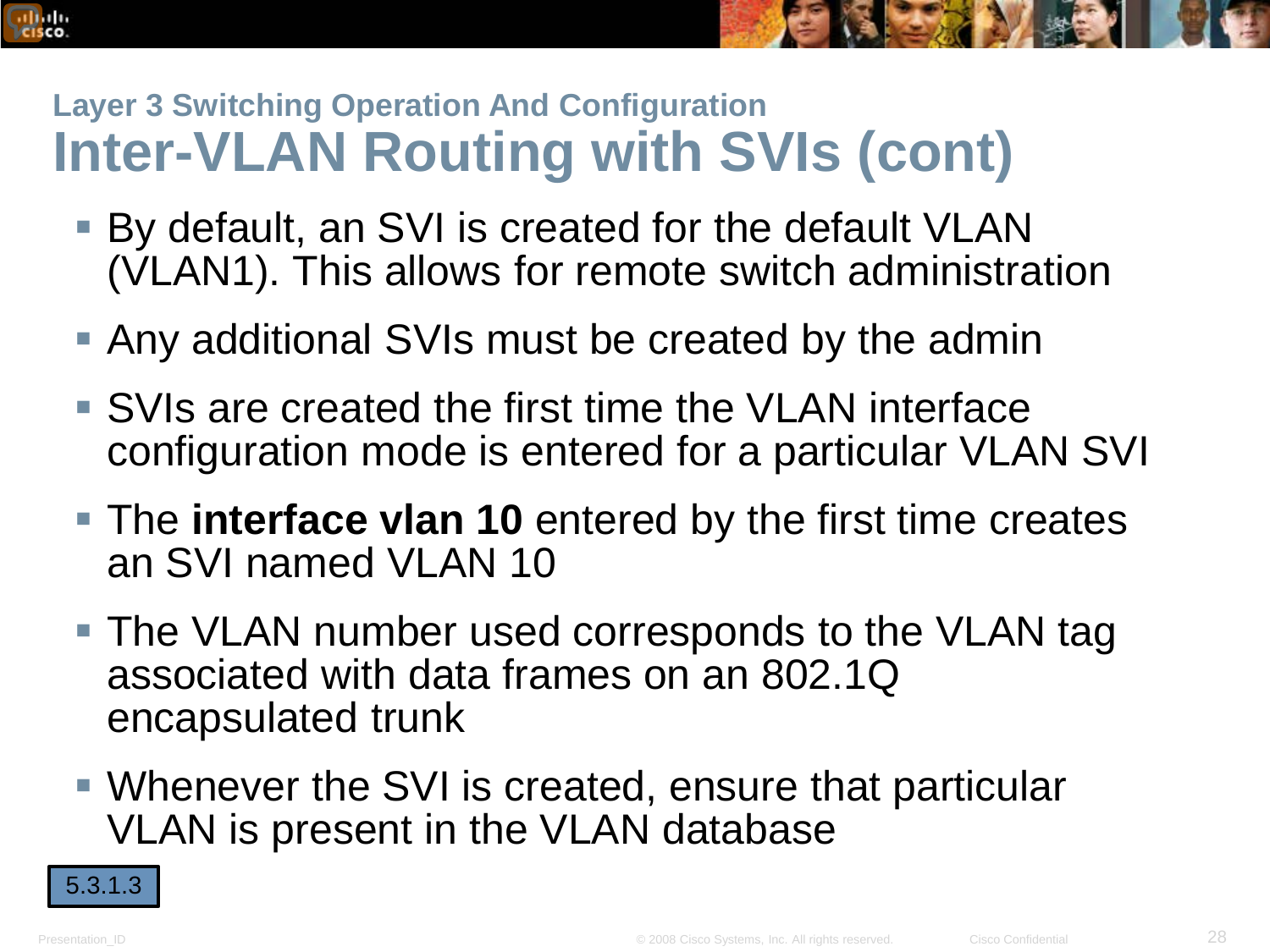## **Layer 3 Switching Operation And Configuration Inter-VLAN Routing with SVIs (cont)**

- SVIs advantages include:
	- It is much faster than router-on-a-stick, because everything is hardware switched and routed.
	- No need for external links from the switch to the router for routing.
	- Not limited to one link. Layer 2 EtherChannels can be used between the switches to get more bandwidth.
	- Latency is much lower, because it does not need to leave the switch.

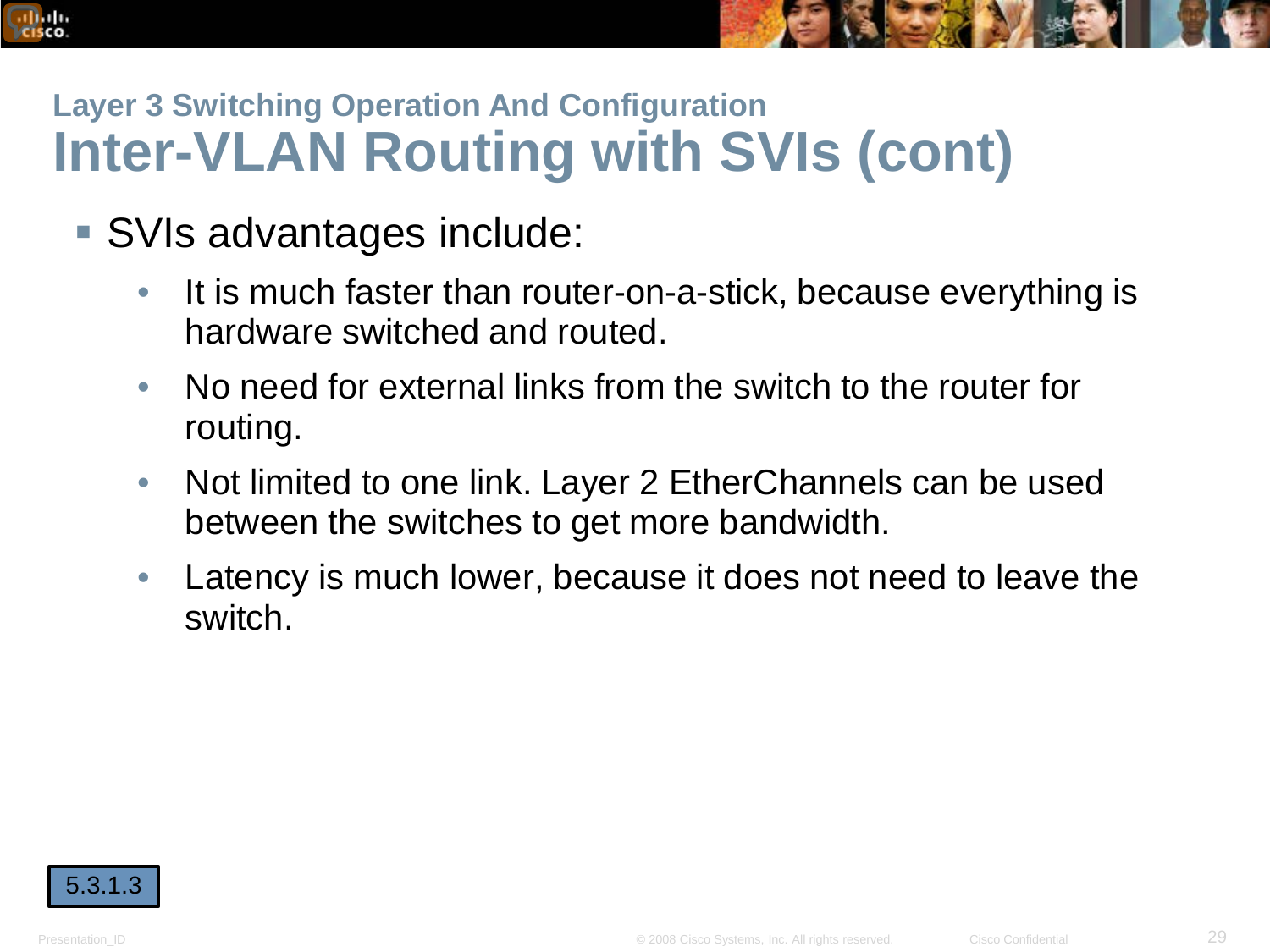

- A routed port is a physical port that acts similarly to an interface on a router
- Routed ports are not associated with any VLANs
- Layer 2 protocols, such as STP, do not function on a routed interface
- Routed ports on a Cisco IOS switch do not support subinterfaces
- To configure routed ports, use the **no switchport** interface configuration mode command
- **Note**: Routed ports are not supported on Catalyst 2960 Series switches.

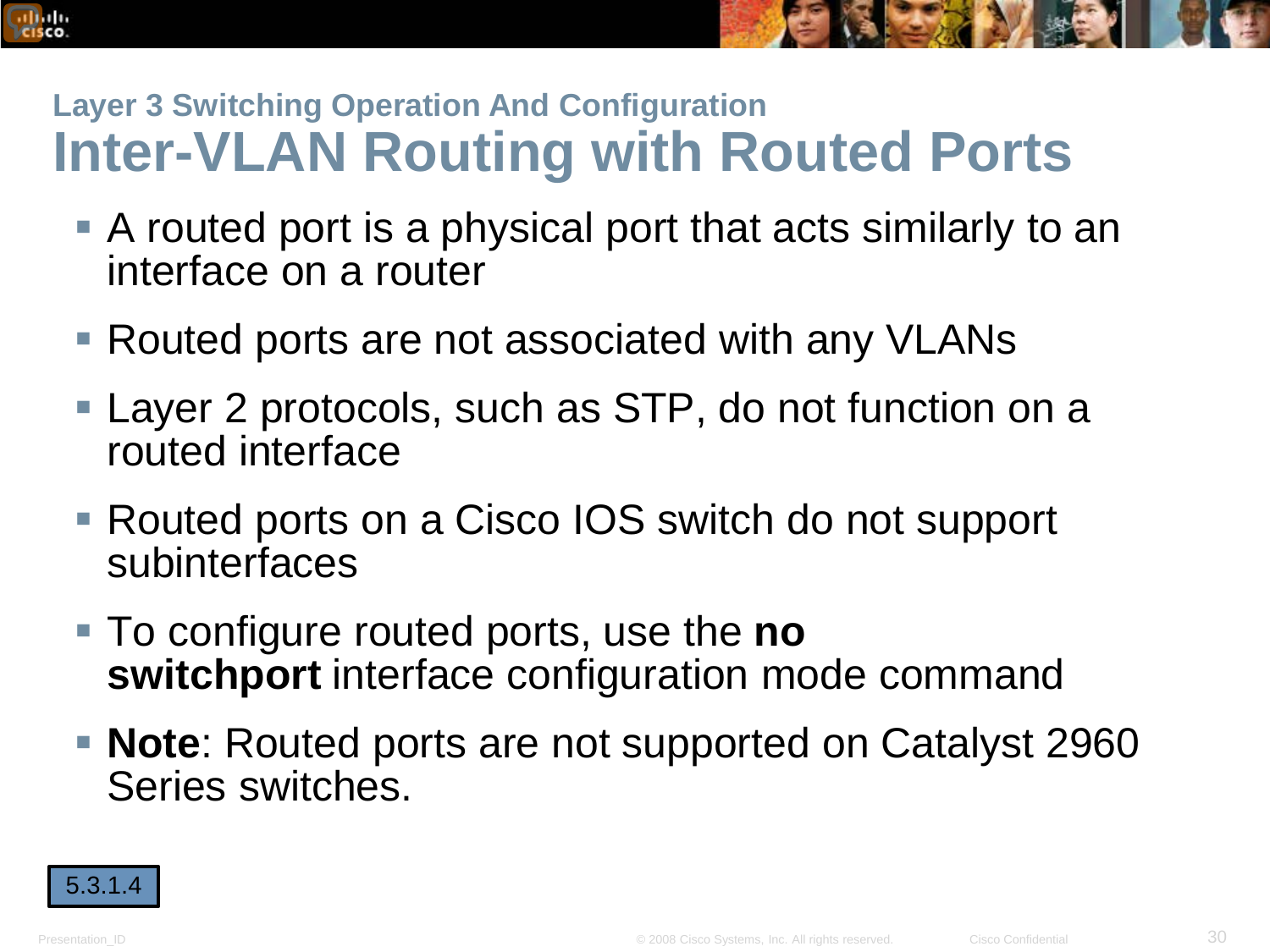

- The Cisco Switch Database Manager (SDM) provides multiple templates for the 2960 switch
- The sdm *lanbase-routing*template can be enabled to allow the switch to route between VLANs and to support static routing
- Use the **show sdm prefer** command verify which template is in use
- The SDM template can be changed in global configuration mode with the **sdm prefer** command



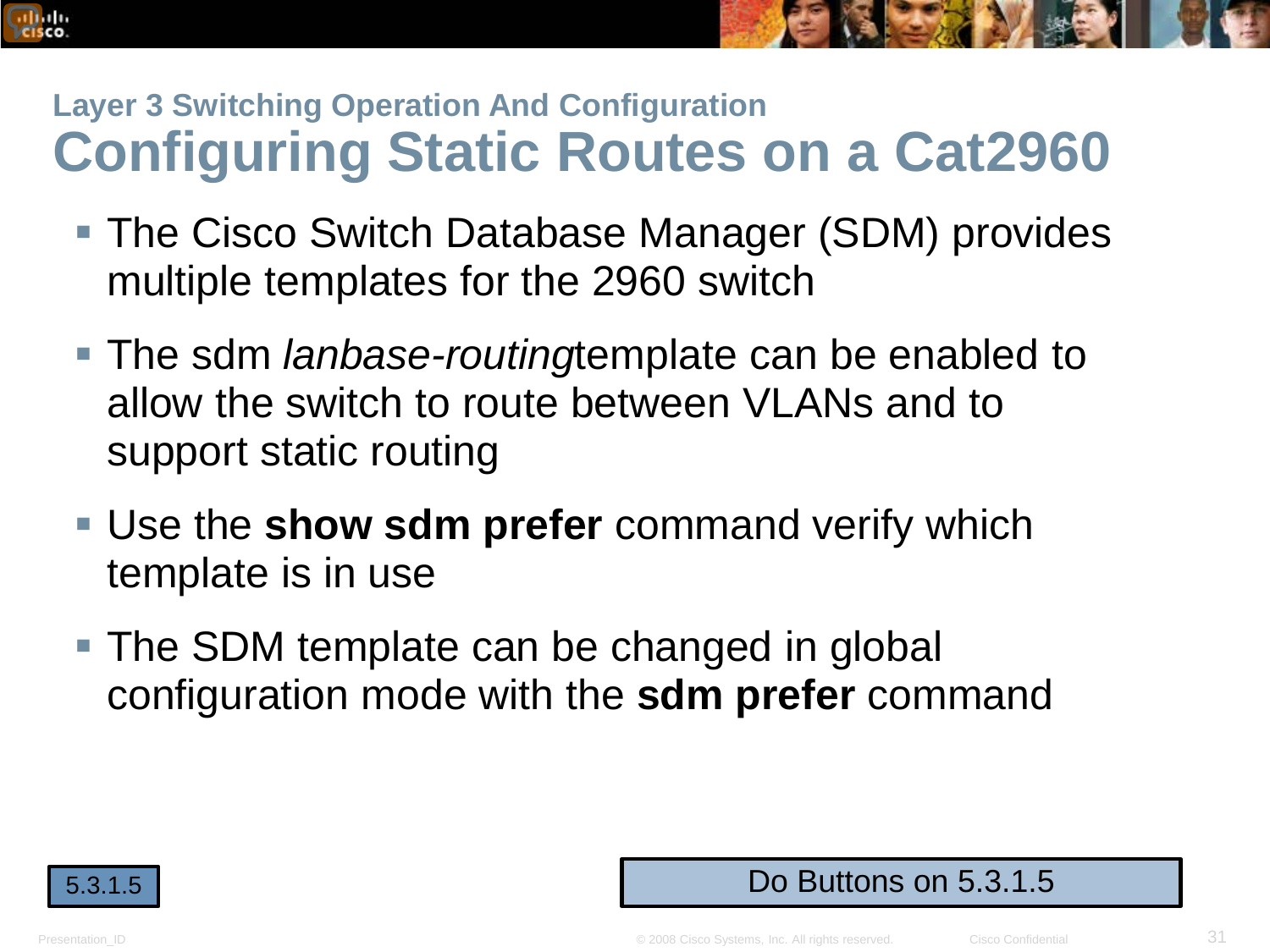## **Troubleshooting Layer 3 Switching Layer 3 Switching Configuration Issues**

 To troubleshoot Layer 3 switching issues, check the following items for accuracy:

### **VLANs**

albaha **CISCO** 

- VLANs must be defined across all the switches
- VLANs must be enabled on the trunk ports
- Ports must be in the right VLANs

#### **SVIs**

- SVI must have the correct IP address or subnet mask
- SVI must be up
- SVI must match with the VLAN number

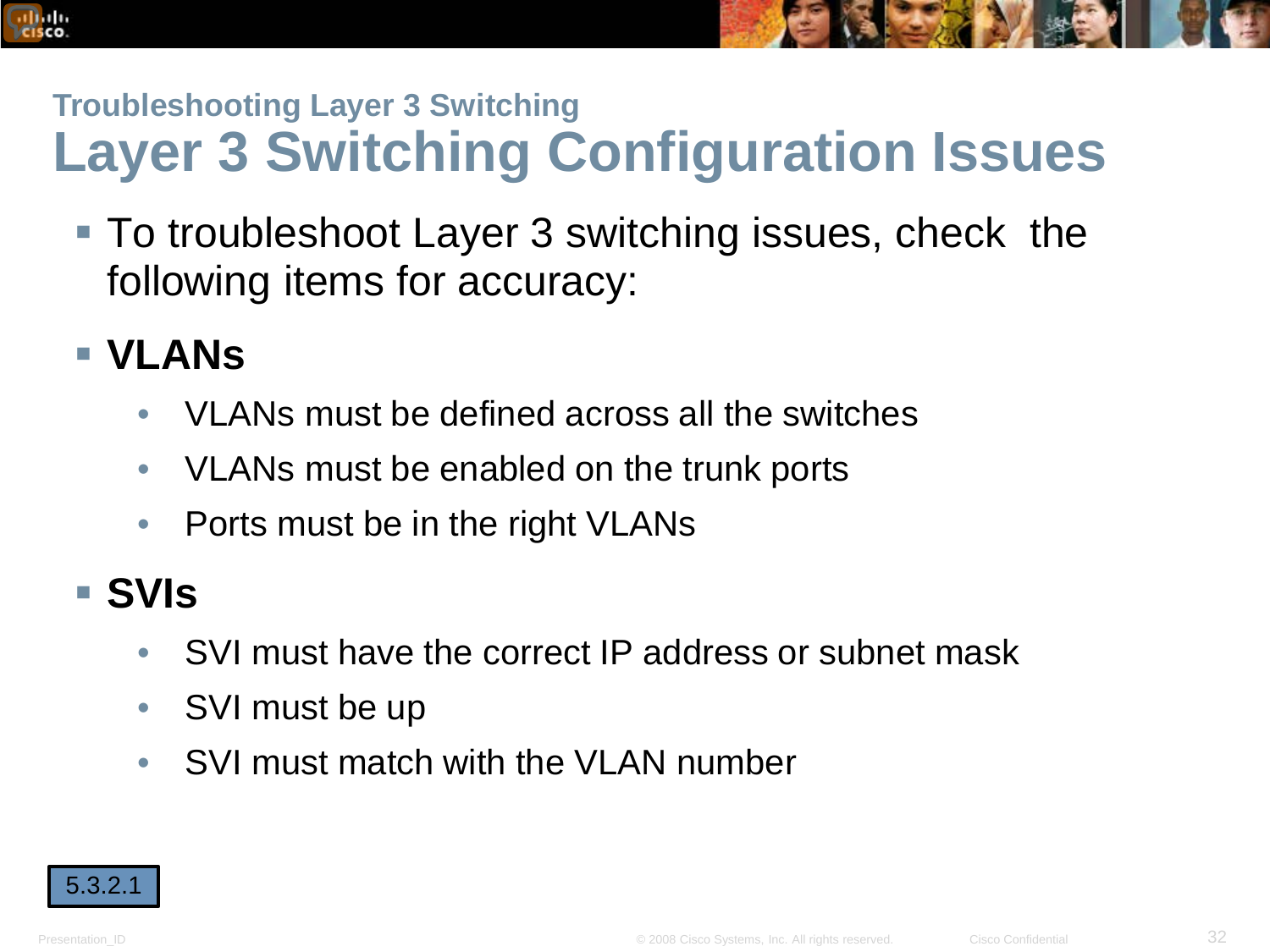## **Troubleshooting Layer 3 Switching Layer 3 Switching Configuration Issues**

 To troubleshoot Layer 3 switching issues, check the following items for accuracy (cont):

## ■ Routing

albaha **CISCO** 

- Routing must be enabled
- Each interface or network should be added to the routing protocol

#### **Hosts**

- Hosts must have the correct IP address or subnet mask
- Hosts must have a default gateway associated with an SVI or routed port

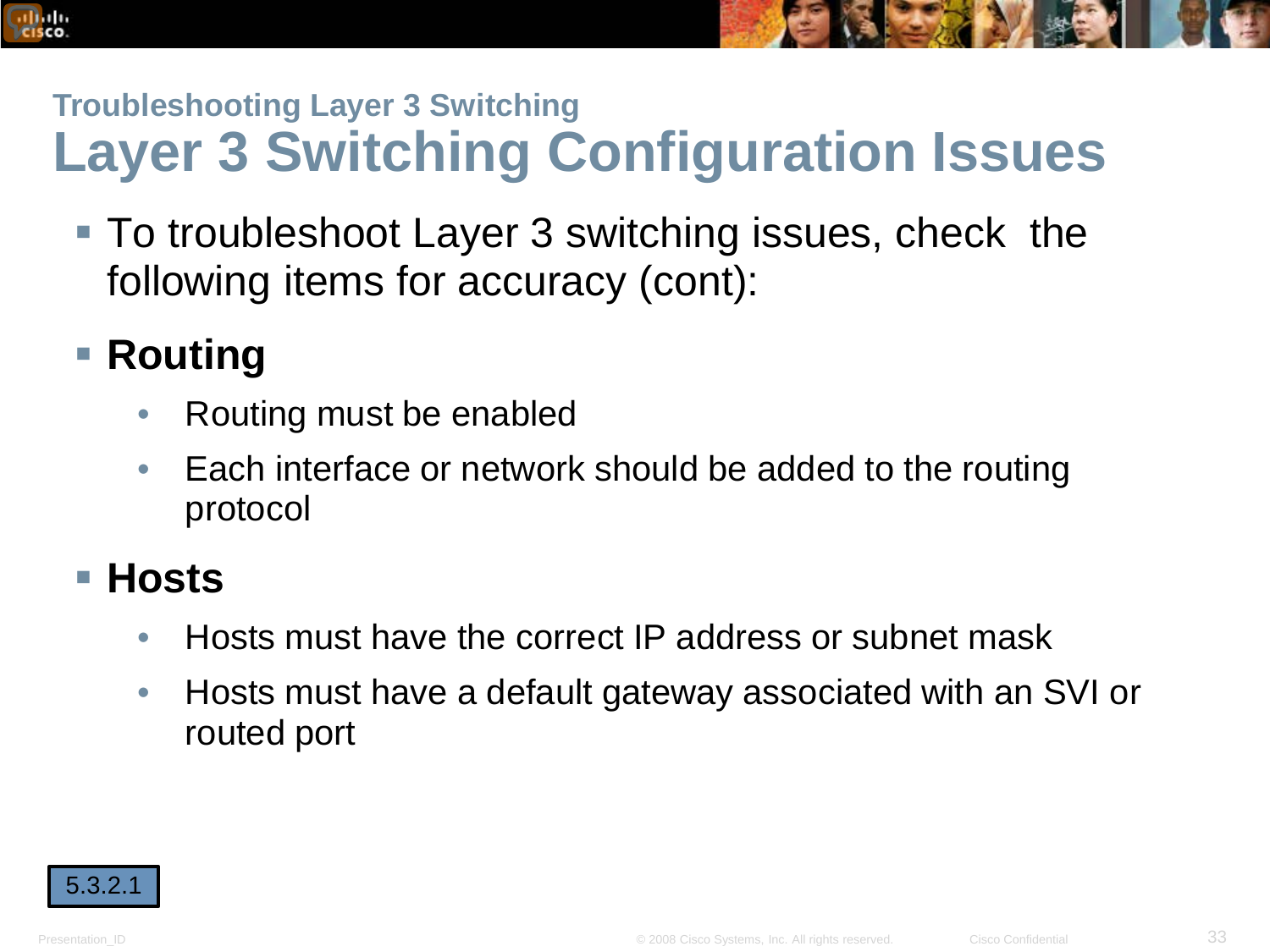

#### **IP Addressing Issues 5.3.2.3 Activity - Troubleshoot Layer 3 Switching Issues**



#### 5.3.2.3 Students do buttons 1- 4 on Activity 5.3.2.3

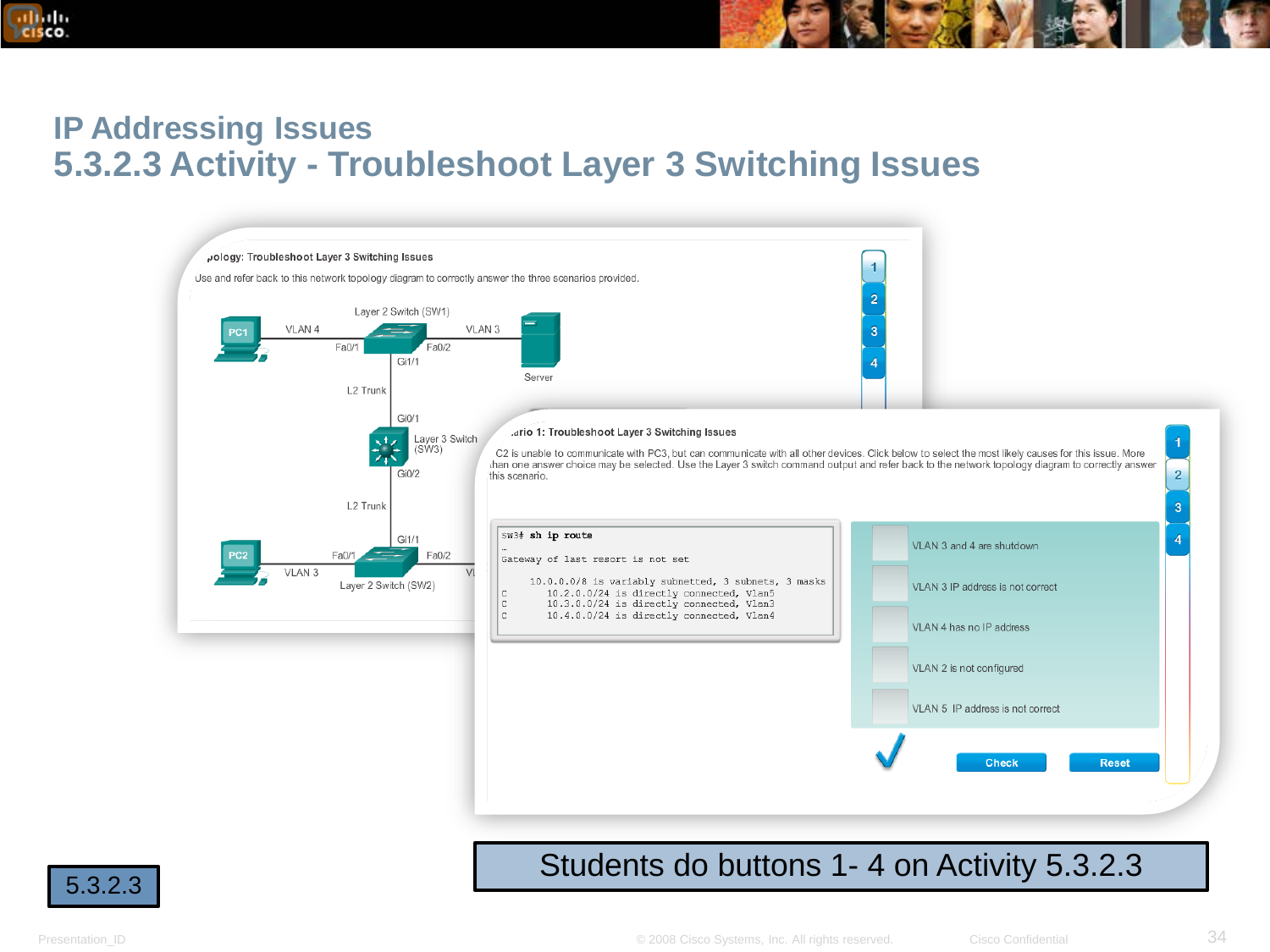

# **Chapter 5: Summary**

- This chapter covered Inter-VLAN routing, the process of routing traffic between different VLANs, using either a dedicated router or a multilayer switch.
- It discussed Legacy, router-on-a-stick and multilayer swtiching inter-VLAN routing.
- **The chapter also covers Layer 3 switching, SVIs and** routed ports.
- Lastly, troubleshooting inter-VLAN routing with a router or a Layer 3 switch were discussed. Common errors involve VLAN, trunk, Layer 3 interface, and IP address configurations.